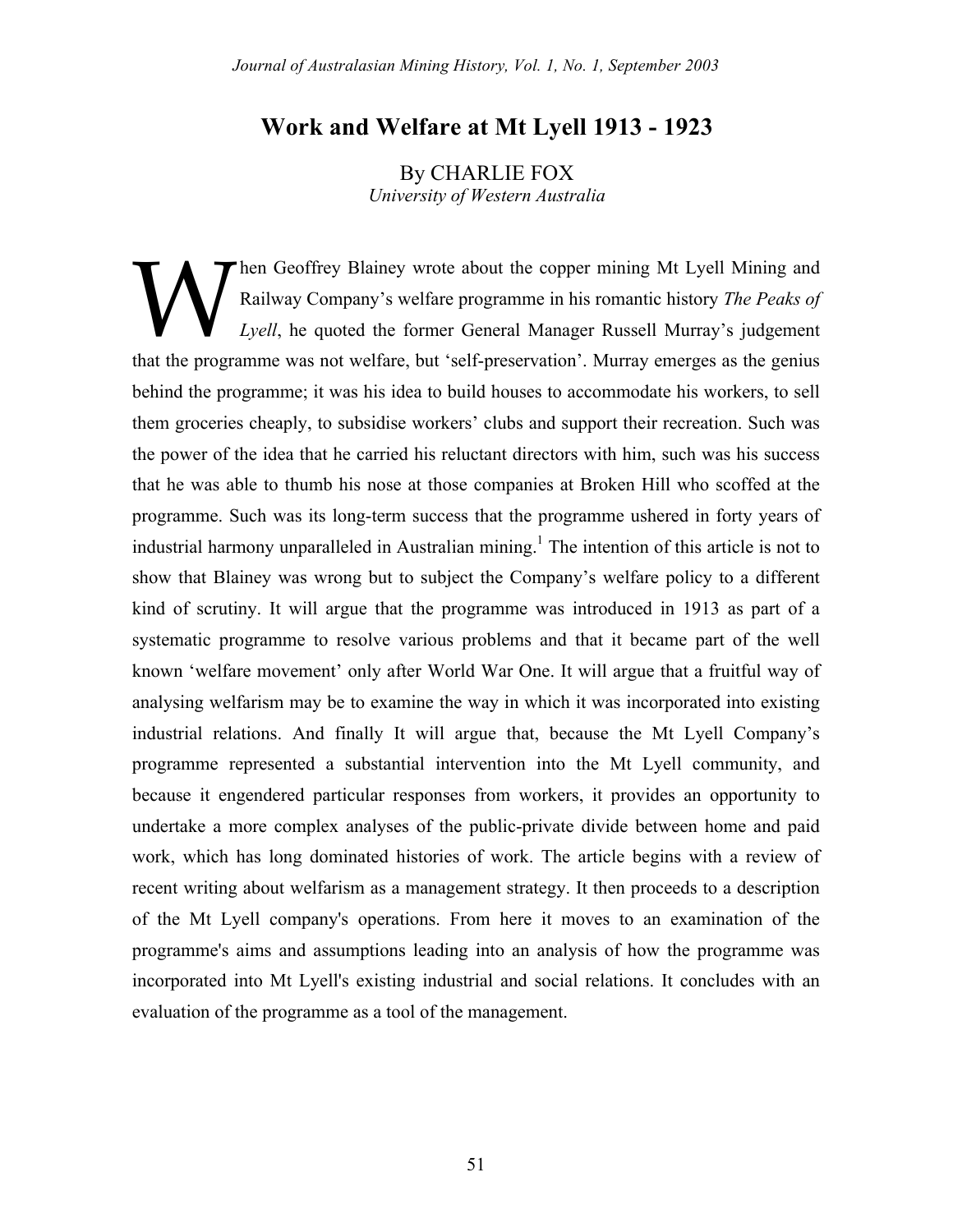# **Welfarism and the history of work**

Prior to the advent of labour process studies in the mid 1970s, North American and European sociologists of work labelled early twentieth century capitalism, welfare capitalism, arguing that the extent of welfare schemes in big corporations gave capitalism a particular welfarist character.<sup>2</sup> Richard Edwards, one of the first historians of the labour process, also conceptualized the first forty years of this century as the era of welfare capitalism, albeit that it was only one strategy designed to incorporate workers into the aims of capitalist organisations.<sup>3</sup>

In his next book, written with David Gordon and Michael Reich, Edwards dropped the concept of welfare capitalism altogether and replaced it with a more descriptive account of 'welfare plans' and so drastically reduced his account of welfarism's importance as a corporate strategy.<sup>4</sup> This much-reduced conception became the orthodoxy in histories of work. Thus Sanford Jacoby, analysing welfarism in the context of employers' disenchantment with what he calls the 'drive system' of work relations, links it to the birth of systematic management in the USA. Jacoby usefully distinguishes between four aspects of welfarism. One kind, involving pensions, bonuses and housing, was designed to tie workers to continuous and loyal work. A second, including in-house welfare like tearooms, picnics and company magazines, tried to recreate the supposedly family atmosphere of small, patriarchal firms. A third, which involved 'family wages and mothers' clubs, tried to re-fashion the working-class family into an ideal bourgeois type. Finally, he suggests that welfarism after the First World War, adopted broader ideological aims of consensus, in order to establish the complementarity of labour and capital.<sup>5</sup> The idea of paternalism clearly underpins Jacoby's arguments.

On the other hand, Alan Fox, after situating British welfarism in capitalist companies' search for control of workers through winning their consent to their employers aims, rejects arguments that it was either paternalistic or an extension of an earlier paternalism. Instead:

welfare policies were an afterthought grafted onto the steely outlines of the modern bureaucratic work structure, within which rank-and-file employees, pursuing their highly subdivided roles, were subjected to elaborate mechanisms of supervision, inspection and control; were far removed from the centres of power, responsibility and important decision-making; and were conscious of being used for other men's purposes which they had no share in formulating.<sup>6</sup>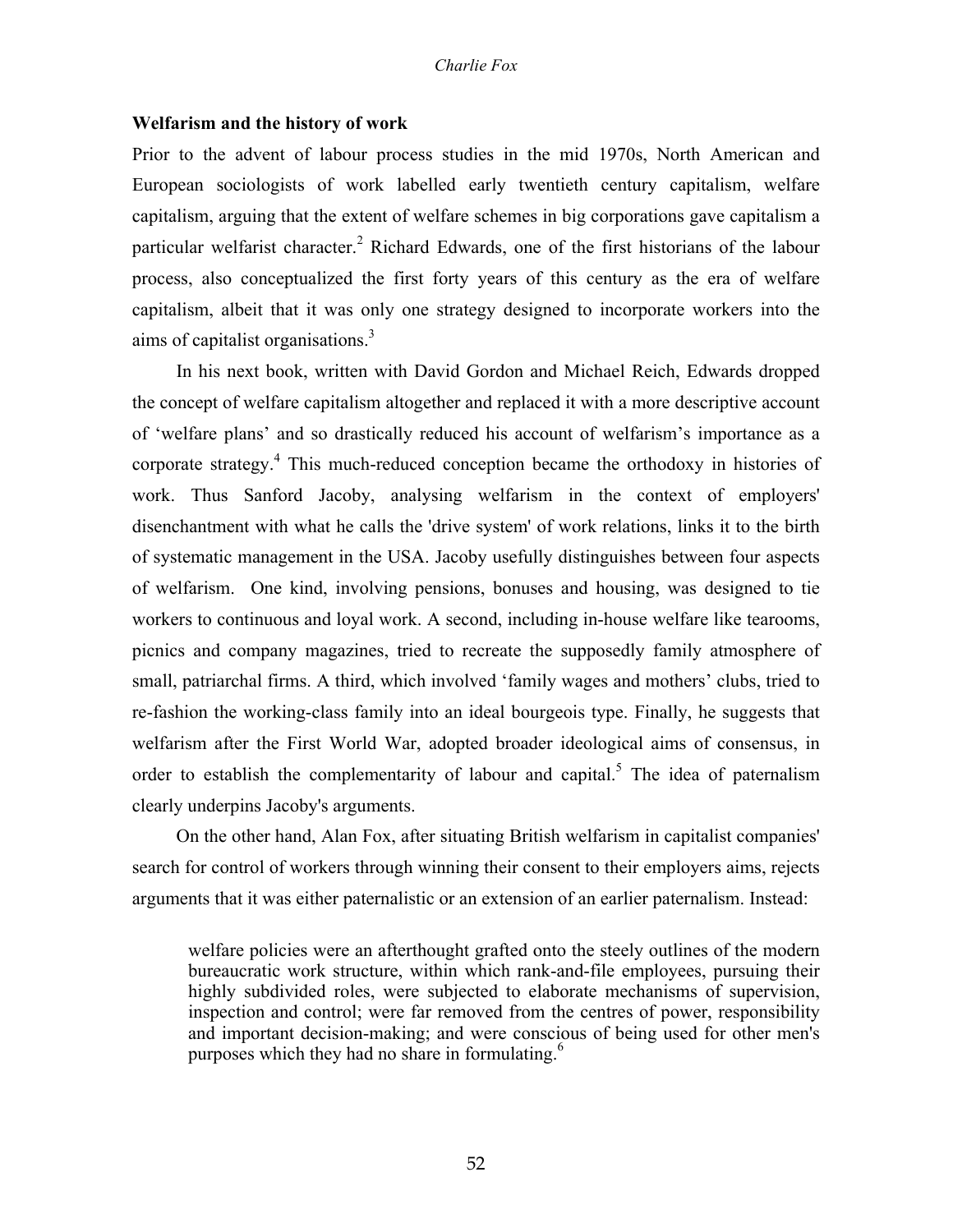Australian historians of work have not used the concept of welfare capitalism, perhaps because they began writing after it had gone out of vogue elsewhere or because they thought it was inappropriate to Australian conditions. Instead they distinguished between welfare programmes run by individual, paternalist employers in the nineteenth century and an ideology of welfarism which developed after World War One but argued that it was a representation of what had come before. John Hay suggested that post-war welfarism was a more complex instance of company housing programmes in the  $1850s$  and  $1860s$ .<sup>7</sup> Gail Reekie, in her analysis of Sydney's big stores, claims that, to employers, welfarism represented the humanising of industry against an older authoritarianism in the context of the feminisation of the retail workforce. However, she suggests that it incorporated rather than replaced nineteenth century paternalism retaining paternalism's construction of women as both subordinate and in need of protection.<sup>8</sup>

Greg Patmore agrees that the origins of welfarism in Australia lie in nineteenth century paternalism and that it was 'formalised' after World War One, but extends Reekie's analysis by observing that welfarism was directed at both women and men and that in particular programmes, attempted to intervene in workers' lives 'beyond the factory gate'. Further, he shows it at first competed with other 'systematic' solutions to the problem of control, like scientific management, until it became one of a number of complementary management strategies.<sup>9</sup>

Chris Wright has recently characterised these welfare policies as the first 'systematic' and formalised attempt by capital to solve the problem of converting labour power into labour, arguing that this took place in an era when employers exercised 'simple control' in their workplaces through paternalist or authoritarian relationships. Welfarism sought to win the loyalty of workers by 'a demonstration of benevolence' to undermine militancy and to produce healthy, contented and more productive workers. He argues, nevertheless, that welfarism's significance should not be over-emphasised, it was but one strategy employers used in a period which certainly saw workplace relations made more complex by the introduction of arbitration, but which was still characterised by the exercise of authority by the entrepreneur or his/her delegates. If, as Wright argues, workers buckled under to management authority it was largely because of their unfavourable position in the labour market rather than (he implies) the institution of welfarism.<sup>10</sup>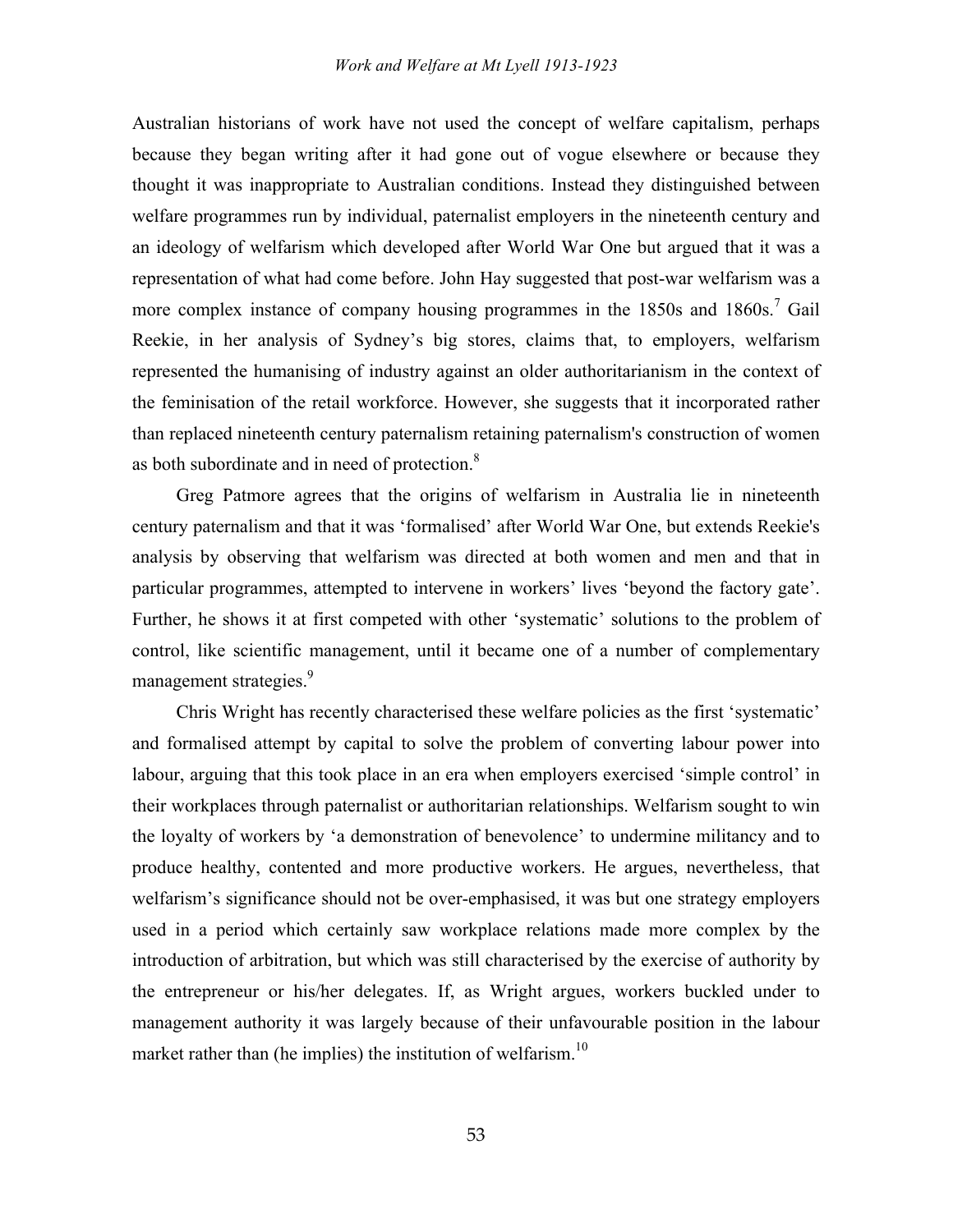Yet in the most comprehensive recent analysis of welfarism, Erik Eklund argues persuasively that at Port Pirie in South Australia between 1915 and 1929, Broken Hill Associated Smelters applied welfare programmes with 'spectacular success'. Eklund contextualises welfare in the application of scientific, rational management to the workplace and goes on to show that at Port Pirie welfare linked the Company's broad ideological agenda with a sweeping intervention in Port Pirie's cultural life.<sup>11</sup>

Ruth Barton's account of the welfare policies of Electrolytic Zinc and Cadbury's in Hobart also conveys a sense of the varying ideas behind welfarism. Cadbury's Quakerist ideology of mutuality, harmony and sacrifice might have contrasted with Electrolytic Zinc's Manager, Herbert Gepp's 'new liberalism', an essentially political ideology that promoted class harmony and consensus, yet, for Barton, both these ideas were ideological responses to post war working-class mobilization, to the increase in worker militancy and radicalism.<sup>12</sup>

Wright's and Eklund's analyses points to one other factor in the history of welfarism; the geographical isolation of many companies which introduced it and the importance of locality in shaping the way welfare worked. And as Kennedy shows, a good number of these were mining companies associated with Broken Hill. Introduced in 1913 at Broken Hill by Amalgamated Zinc located at Port Pirie, then in 1917 again at Broken Hill by the major mining companies, welfare was clearly intended to make the towns more habitable and so reduce the dissatisfactions of the workforce. It may have succeeded at Port Pirie but it was a spectacular failure at Broken Hill where it foundered on the rocks of political and industrial conflict. 13

Mauldon's 1931 survey shows that the Australian welfare movement was a small one. There were fewer than 100 companies with welfare programmes in 1930, but they did employ between them 40,000 workers. A third employed over 1,000 employees and the majority of these, the big stores and factories, employed mostly females. In those companies with fewer than 1000 workers most employees were male. The range of provision varied widely but interestingly, only two of the hundred had co-operative councils, Broken Hill Associated Smelters at Port Pirie and Electrolytic Zinc. Mauldon blames union opposition for the relatively small array of welfare programmes but contextualizes this by observing Labor's attempts to universalise welfare through state legislation. $14$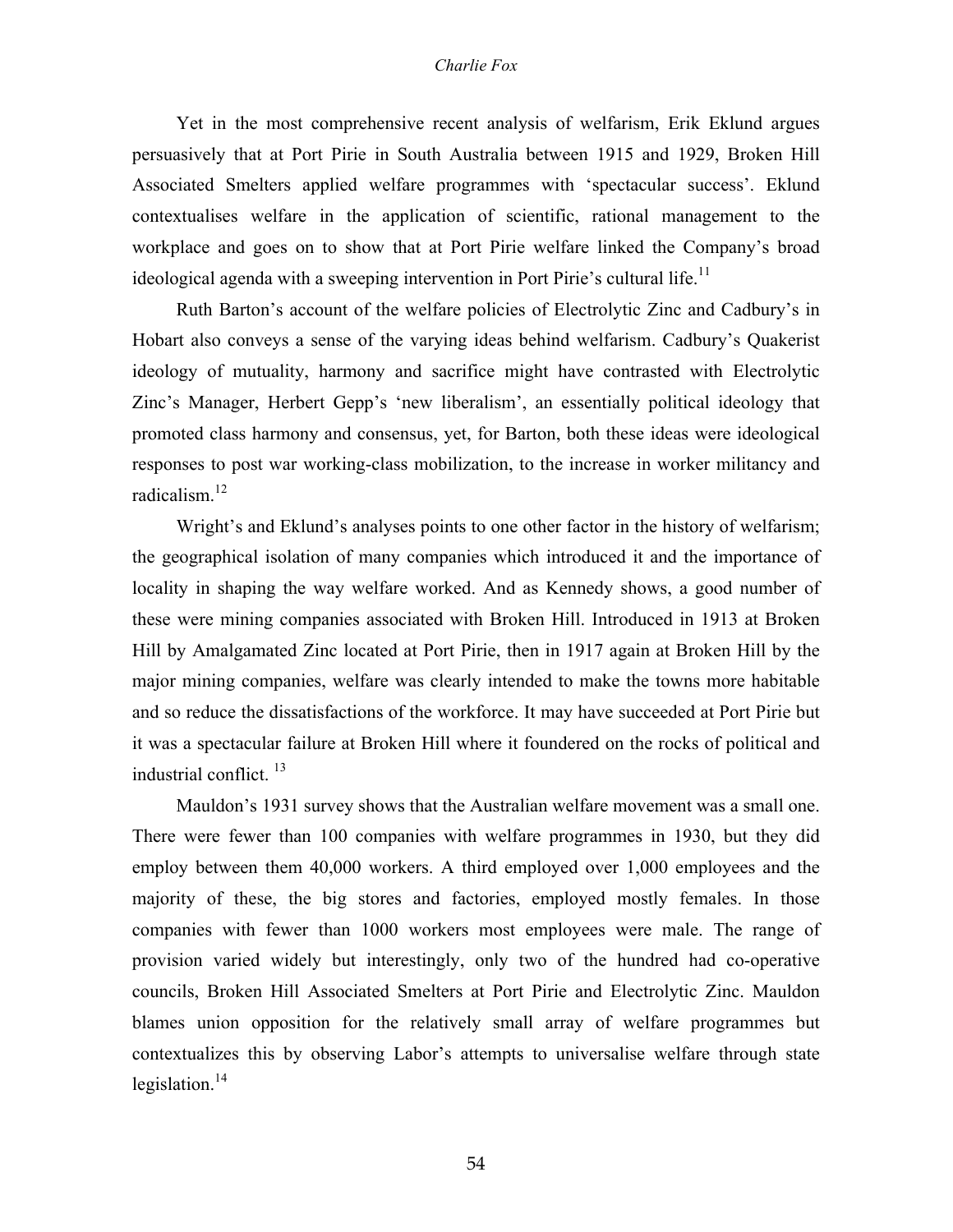In terms of the history of work, the introduction of the welfare scheme at Mt Lyell took place in the period Wright designates as that of 'simple control'. Welfarism had no precedents at Mt Lyell so it did not build on an existing paternalism. It was clearly part of the birth of systematic management in Australia. While it was not quite the afterthought that Fox might suggest, it does appear to have been grafted onto an ongoing authoritarian management style, albeit, that eventually it became an integral management strategy. In terms of the national welfare movement it sits in the mainstream of welfare policies in that it was run by a management which did not allow workers a place in the formulation or administration of the programme. The Company's workforce was constructed as the passive consumers of the Company's benevolence. It does not sit in the mainstream of contemporary management strategies given the relativity small number of companies with welfare policies. Yet Mt Lyell's welfare programme was a leader in the field among mining companies. It predated the post war welfare movement although it did coincide with Herbert Gepp's first experiments at Broken Hill.

Where did the company's welfare programme fit into the regime of control of its workforce? There is no hint in the Company records that scientific management techniques were used in this period although in 1920 the Company introduced a rudimentary personnel office and in 1921, a card index of present and past employers.<sup>15</sup>Nor was management's authority in this period vested in the technical control provided by automated processes. The Company did, however, adopt what Edwards called 'bureaucratic control', that is it established complex schemes of job classification and tied these to hierarchical pay scales which ultimately became institutionalised in arbitration court awards.<sup>16</sup>

Fundamentally, control rested with senior management which routinely dismissed workers it thought were trouble-makers and blacklisted them to effect their removal from Mt Lyell altogether.<sup>17</sup> In 1912 it formulated and posted sets of rules for both underground and surface workers.<sup>18</sup> These rules, among other things, made it clear that the Company's supervisory staff, its gangers, shift bosses and foremen were its frontline of control. They were able to hire and fire and, more importantly, could decide what justified a dismissal. They also exercised minute-by-minute control over work using the common techniques of persuasion and intimidation. The Company, then, exercised that authoritarianism that Wright suggests is characteristic of simple control, '... demanding employee obedience and punishing non-compliance through strict disciplinary codes and the threat of dismissal'.19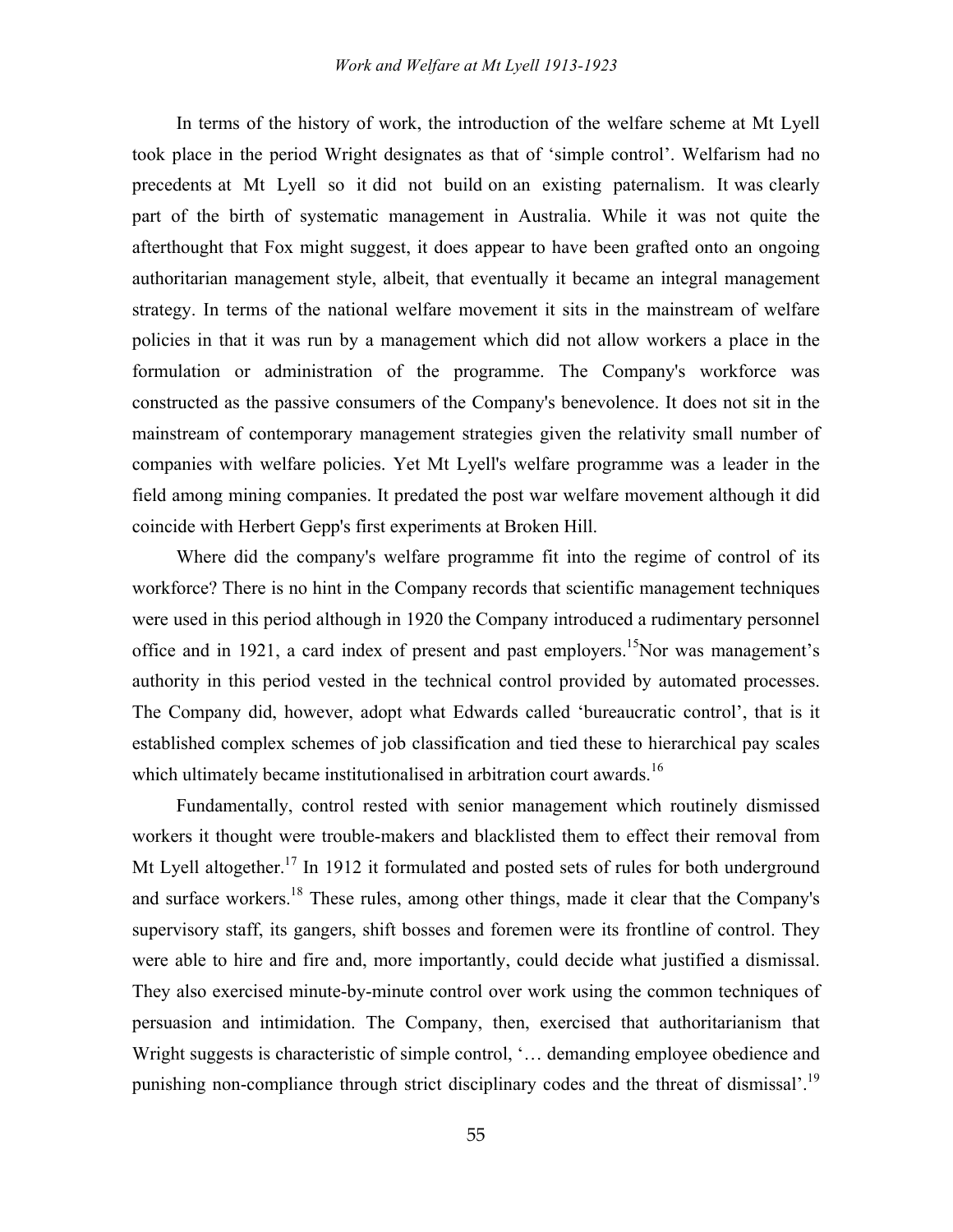But this kind of control worked best at the level of waged labour when large numbers of workers were gathered together and where surveillance was easier. However a substantial number of miners worked on contract and it was by the judicious use of contracts that the company tried to control its most valuable and most organised workers, its skilled miners. Mt Lyell's contract system worked on four principles. Contracts were given to miners who worked in isolated stopes who the Company hoped would police their own work. Miners working in big, open stopes where supervision was easy were more likely to be put on wages. When skilled miners were in short supply the Company preferred wages, believing that miners would conspire to raise the rates. Recognising that contracts engendered competition among the miners, the Company set its own rates and waited till the tenders reached them. If they did not, the men were put on wages. Finally, the Company held back 10 per cent of contractors earnings and returned it only on the successful completion of the contract The over-riding principle was simple. Whatever produced the most output at the cheapest price was used. $20$ 

The company's basic problem was that it could rarely attract a sufficient number of skilled underground miners and labourers prepared to work in its open cut mine. In other words it was rarely able to rely on the discipline of the labour market to keep its workers in line. Hence it invested ceaselessly in the search for labour saving technology: automatic feeders for its blast furnaces, a new converter, steam shovels at the open cut, all of which enabled it to lay off men. But metallurgical advances offered the greatest scope. In 1921, when copper prices had hit rock bottom, Murray, by then the acting General Manager, had begun to search for radical savings. Re-organisation and retrenchment were his first solutions, but in 1922 he abandoned the pyritic smelting process that had made Mt Lyell and his predecessor as manager, Robert Sticht, famous and adopted the new flotation method. Abandoning the ores heavy with iron and sulphur from the Mt Lyell mine that had been used to smelt the richer North Lyell ores, Murray reduced output in the latter to just one shift, smelted in just one furnace and retrenched a quarter of the workforce.<sup>21</sup> Changing technology had delivered to the Company cuts in production and labour costs, and in the context of falling copper prices had also ensured its survival. Yet the problem of control still remained. The welfare programme continued, albeit in a reduced way. Clearly welfare was to be one permanent front in the battle for control.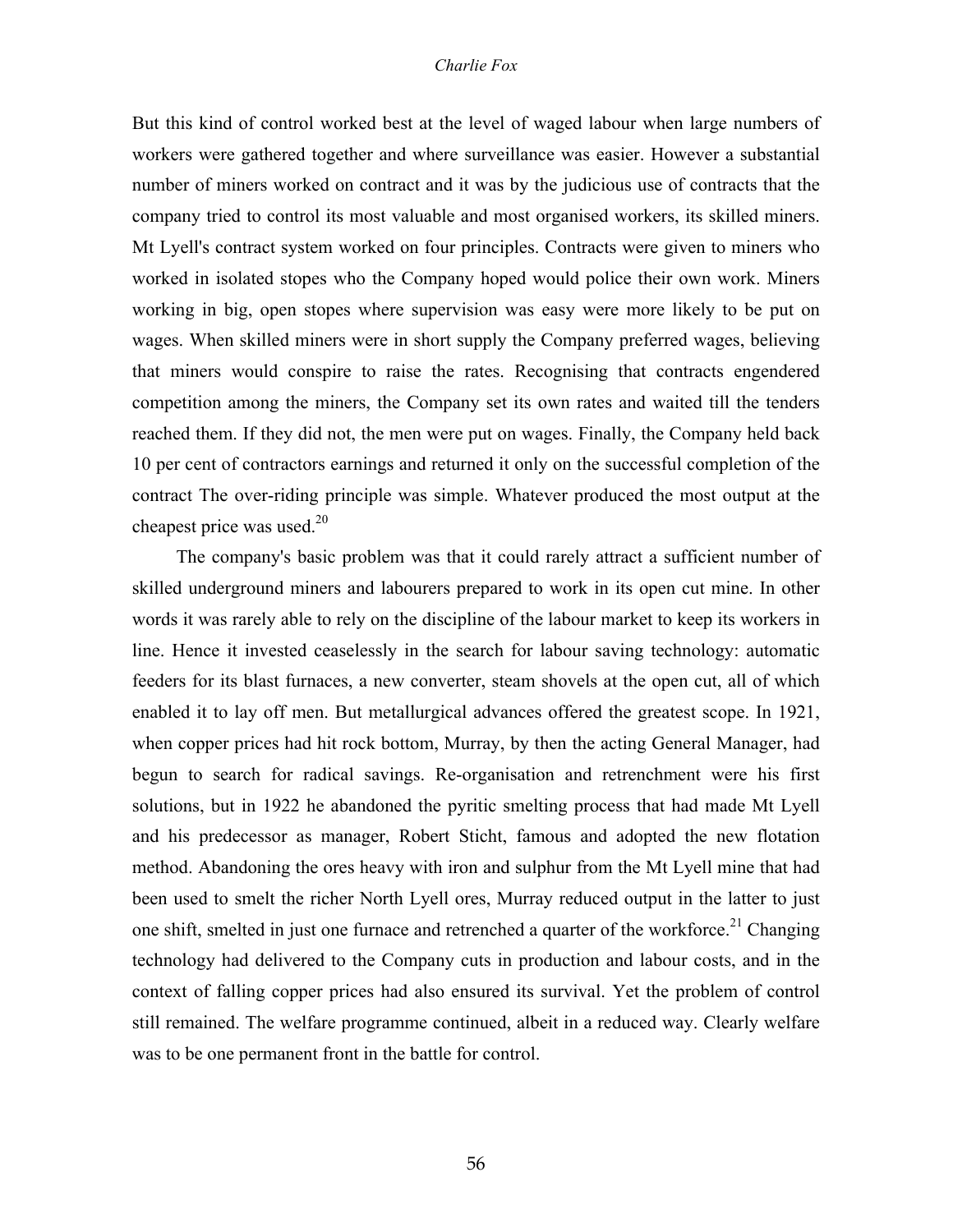# **Mt Lyell**

In 1913 the Mt Lyell Mining and Railway Company dominated Tasmania's mining landscape. It was established by that group of investors whose fortunes were made at Broken Hill and who invested widely in mining in Australia before World War One, the most notable of whom were William Knox, Bowes Kelly and William Jamieson.<sup>22</sup> It was 80 per cent owned in Britain but controlled by its Melbourne Board and managed on site. By Tasmanian standards it was huge. In 1913 about 3000 men worked for the Company in three departments: the mines, the smelters, and the railways that transported copper from Queenstown to Strahan for shipment.

The Mt Lyell field is about 15 miles inland from the coastal town of Strahan, on Tasmania's wild west coast. It is cold, wet, isolated (in 1913 it could be reached only by the Company's own railway), desolate, and like the surrounding mountains, utterly barren, its vegetation destroyed by the sulphur which spewed from the smelters, and re-generation prevented by both sulphur and run-off from Queenstown's rain.

Queenstown, located in the valley on the western side of Mt Lyell, was the major town on the Mt Lyell field. It was where the General Manager lived and it was the location of the Company's smelters. Its population of about 4,000 in 1911 was largely but not solely dependent on the smelters and the Company's railway for its living. It was also an administrative and commercial centre and had a quite diverse population including the majority of the Company's white-collar staff. Gormanston, in the eastward valley of Mt Lyell, was where miners and mine management lived, including Russell Murray who was the engineer in charge of the mines until he became Assistant General Manager in the early 1920s. Linda, a neighbouring town and closest to the mines was the archetypal miners town, with miners journeying the short distance to work in either the 'Blow', the Mt Lyell open cut, or the North Lyell underground mine. The social distance between the two miners' towns and Queenstown was as great as the topographical distance between them. Blainey refers to a journalist's description of these completely different worlds, to the strange and unrecognized miners who never came over the mountain to Queenstown except for funerals.<sup>23</sup>

Until 1940 when several women began work in the office, Mt Lyell's mining workforce was entirely male. The mining workforce was divided into six segments: management; professional and technical staff; administration and clerical staff; the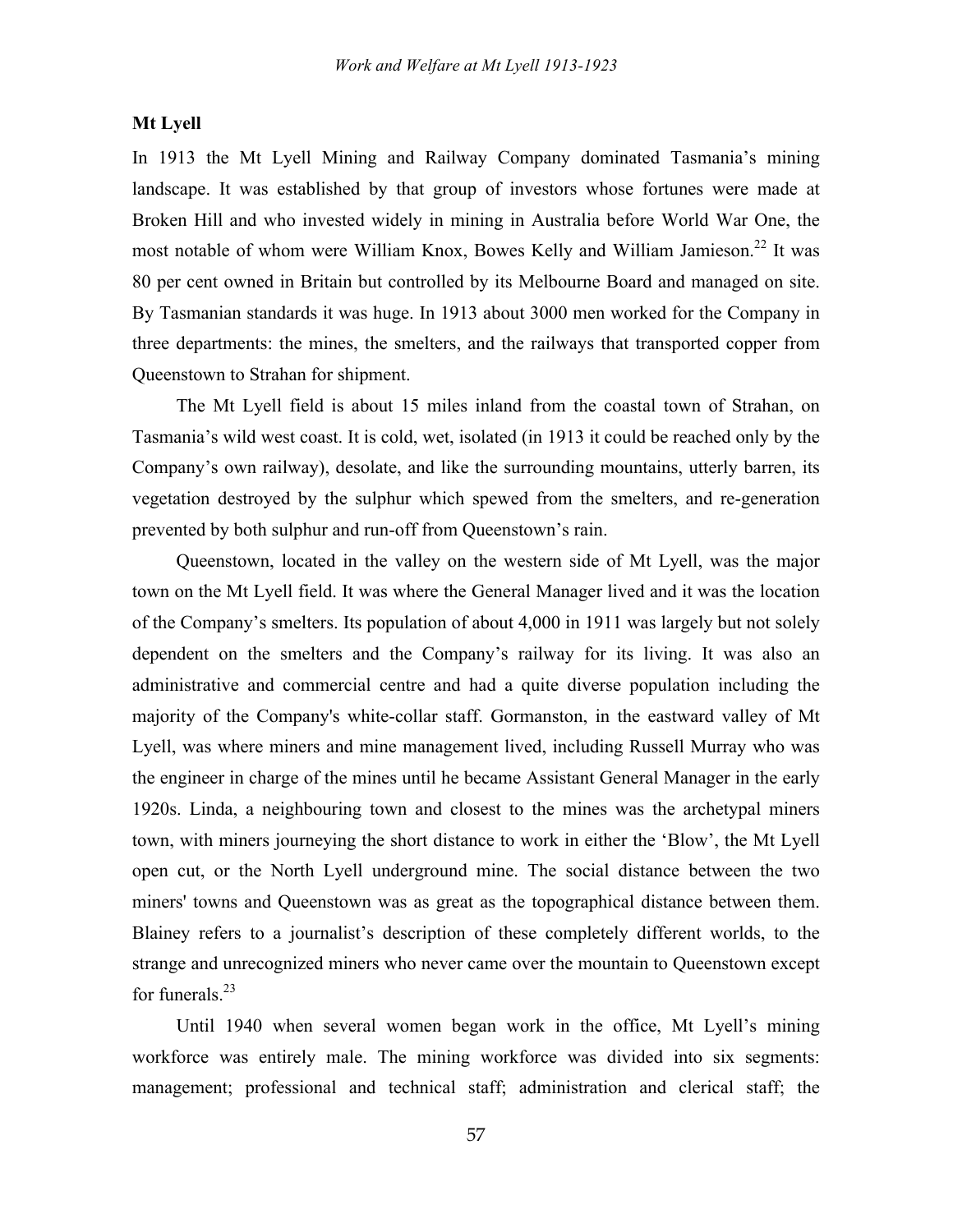supervisory staff; 'practical' or skilled miners, tradesmen and engine drivers; and finally, the mass of semi-skilled and unskilled workers, such as truckers, navvies in the open-cut, timber-getters, mullockers and labourers. Whilst there was some small occupational mobility between labourers and miners and between miners and supervisory staff, there was all but none between the rest. The only opportunities for women to undertake paid work were in the towns. Electoral rolls and censuses show a sprinkling of women in the clothing trade, in the professions such as nursing, working as domestics or running small businesses.<sup>24</sup> However their role in generating income and resources was much more important than their marginal role in the local labour market suggests. Though the question of generating income for their families in the informal economy is more difficult to quantify, women were involved in providing board and lodging, bartering and selling services like washing and ironing.<sup>25</sup> Given Mt Lyell's climate, landscape and sulphur drenched soil, and the difficulty of growing vegetables or keeping animals, there may have been limits placed on the exchange of goods.

The Company wielded virtually unrivalled power in the towns. By 1913 it had taken over practically all other mining companies. It dominated local government, and other centres of authority like the hospital and the tourist association. Through its Hobart solicitors it wielded considerable influence in Tasmanian politics and, when its interests were in jeopardy, it did not hesitate to bluster and threaten to pull out of Tasmania altogether. It had enemies, though, in the Labor Party in Hobart, among them ex-employees who had made the transition to state politics. But the Labor Party was a benign and conciliatory Party; its politics were often at odds with the sentiments of Mt Lyell's workers who, nevertheless, regularly supported it. $26$ 

The company's sole rival for power on the west coast was the local union movement. By 1923 there were seven unions at Mt Lyell, the biggest of which was the Australian Workers' Union.<sup>27</sup> This union arrived in the area in 1917, having swallowed up the Federated Mining Employees Association, itself the descendant of the old Victorian Amalgamated Miners' Association to which the local union had affiliated early in the century. The Federated Mining Employees Association won its first federal award in 1911 and committed itself to arbitration although this commitment at Mt Lyell was never quite unreserved. For example at a 1914 Tasmanian union conference the local branch attempted to withdraw from the arbitration system but was ruled out of order by the union's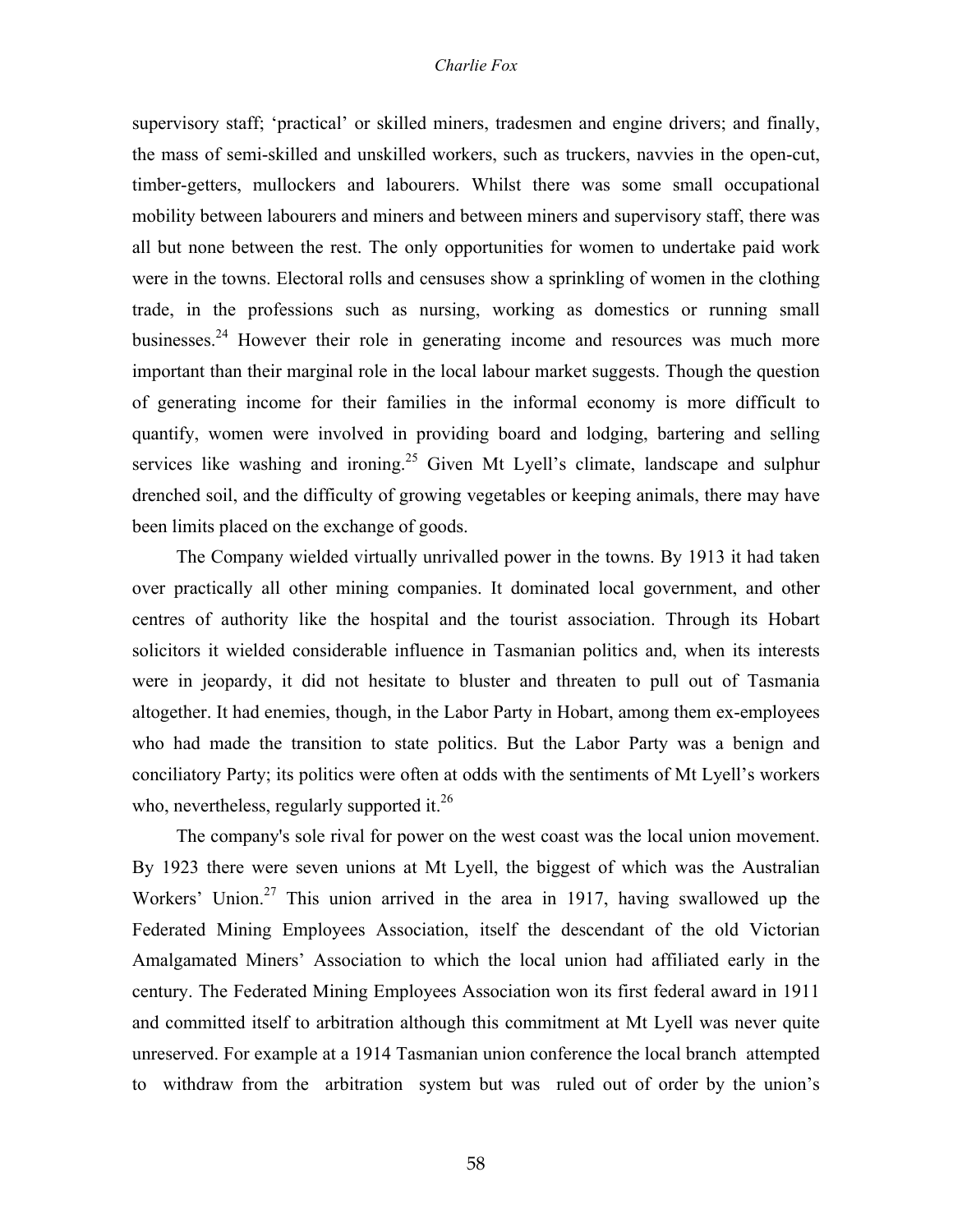president who contended that 'it was in conflict with the constitutional method they had accepted by having their grievances settled by arbitration<sup>23</sup> Notwithstanding that commitment the local Mt Lyell branch maintained a certain distance from head office and it fought frequently with Company management and at times with other unions on site.

When the Australian Workers' Union arrived at Mt Lyell little changed. There were still tensions between the local branch and head office which frequently headed off local industrial action. Relations between union and management, too, remained much the same, although, looking back in 1938, the then acting General Manager praised the Union in a letter to head office, observing that it had never broken an agreement or award.<sup>29</sup> Indeed, in the 1930s, the Union and management began to combine to remove communists from the field. $30$  The Union's commitment to arbitration remained and may indeed have been strengthened but results were mixed; pay rises in the later years of the war and, after an application to the Federal Arbitration Court by the Company, a pay cut in 1921. Arbitration, while it offered the local unions protection had proved to be a mixed blessing.

The Union's commitment to arbitration was not initially matched by the Company. It had been pulled extremely reluctantly into the system. Nevertheless, while its critical perspective remained, management was pragmatic enough to accept the reality of arbitration and although it won some cases and lost others it cannot have been unhappy that industrial conflict had been institutionalized in the arbitration system.

From 1913 the Company rode the rollercoaster of international copper prices induced by the First World War. Its 1913 profit results were down because the fire at the North Lyell underground mine put its operation on hold. The uncertainty of war meant its 1914 profits were low. However, by 1915 its profits had soared because of a guaranteed copper price and high prices.

After the war copper prices plunged by about 50 per cent and the Company's profits fell by over two-thirds. It paid no dividends to shareholders in 1921 and 1922, concentrating instead on building up its reserves. It recovered throughout the 1920s until in 1929 its profits returned almost to the level of the glory years of  $1905$ -7.<sup>31</sup> That the Company survived the post war shakeout when every other copper producer in Australia collapsed was a tribute to both the skill, imagination and ruthlessness of its management.

59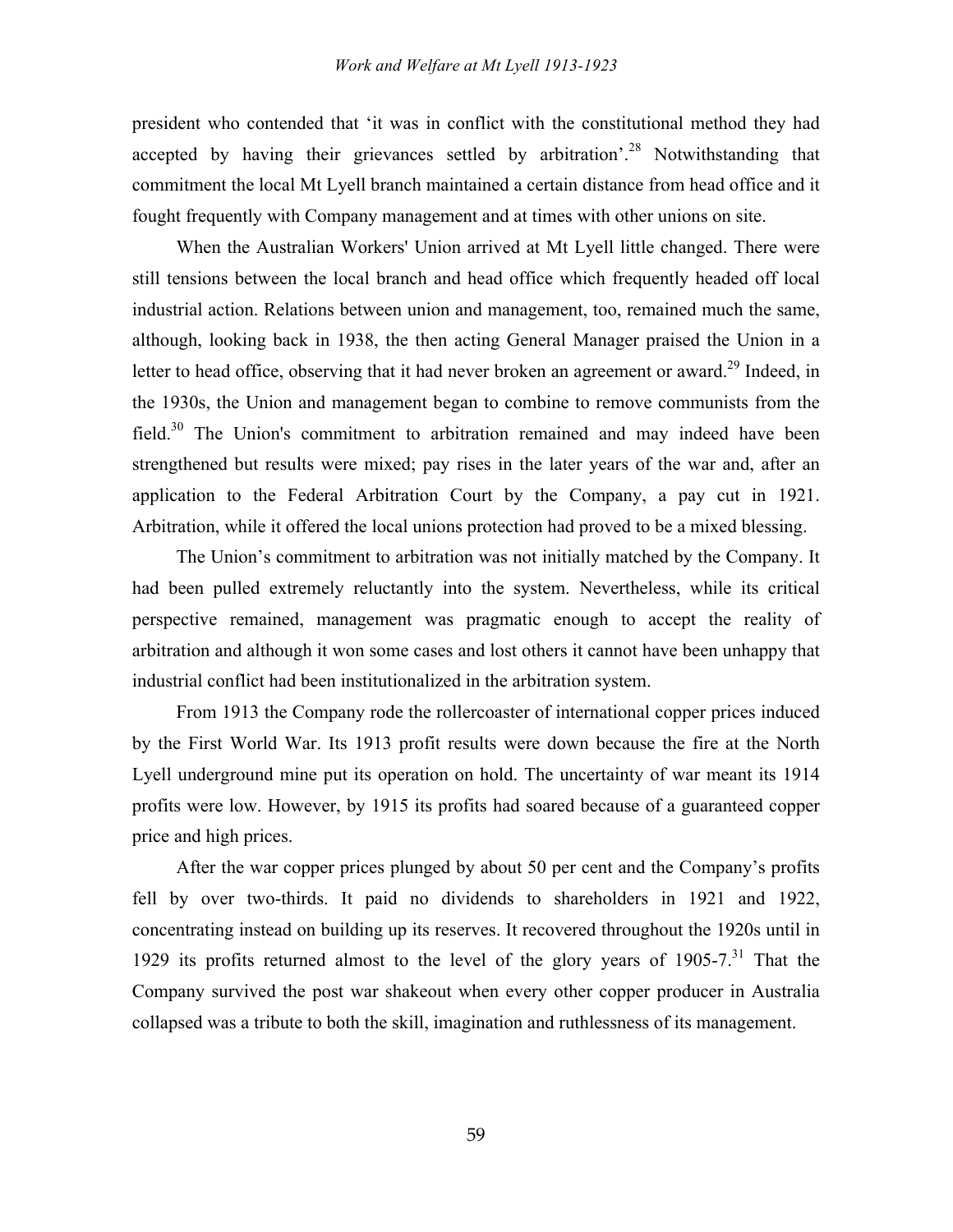# **Welfare and the Company's rationale**

Contrary to Geoffrey Blainey's account, the inspiration for Mt Lyell's welfare programme came from the Company's Melbourne directors in February 1913, just four months after the North Lyell underground mine fire which killed 42 men. This tragedy was the culmination of an 18-month period of bitterness between miners and management. In 1911, long standing tensions blew up into a two-month strike. In early 1912, a rock fall killed three miners in the Mt Lyell underground. Such was the discontent among miners over the safety of the mines that the conservative state government sent a secret commission to Queenstown to investigate safety. The commission never did its job; it arrived on the same day as the fire and all the commissioners could do was help in the rescue of the miners trapped below. $32$ 

The directors responded to the turmoil in two ways. Plainly dissatisfied with his management, they kicked Sticht upstairs to oversee the Company's entire operations and hired one of the commissioners, Basil Sawyer, to superintend the Mt Lyell operation.<sup>33</sup> More importantly, the Company secretary wrote to Sticht seeking answers to seven questions. What improvements could be made to the plant or ways of working? Were the men working satisfactorily and if not, how could contentment and good work be secured? What was the percentage of 'unsatisfactory' men? How many men were needed to bring the operation to full strength? Were the shift bosses loyal to the Company? What precautions were taken against fire? And finally, what could be done for the welfare of the Company's employees? The board's answer to the last question was to recommend night schools, subsidized leisure and fuel, housing and transport to work.<sup>34</sup>

Plainly the directors wanted a substantial review of the workings of the Mt Lyell field and several points are clear from these questions. Firstly, they wanted to re-establish control over their workers by re-establishing authority at the copper face. Secondly, they wanted to increase output. Thirdly, they were concerned about shortages of labour. The motives for the question on welfare lie in both the problem of maintaining control and the need to attract and keep labour.

If the context of the introduction of welfare programmes before the war was specific to the Company's problems at Mt Lyell, after the war the impetus was wider. By 1919 the welfare programme had been working at Mt Lyell for six years and the Company seemed pleased with the results. By 1919, too, the welfare movement had begun in Australia. The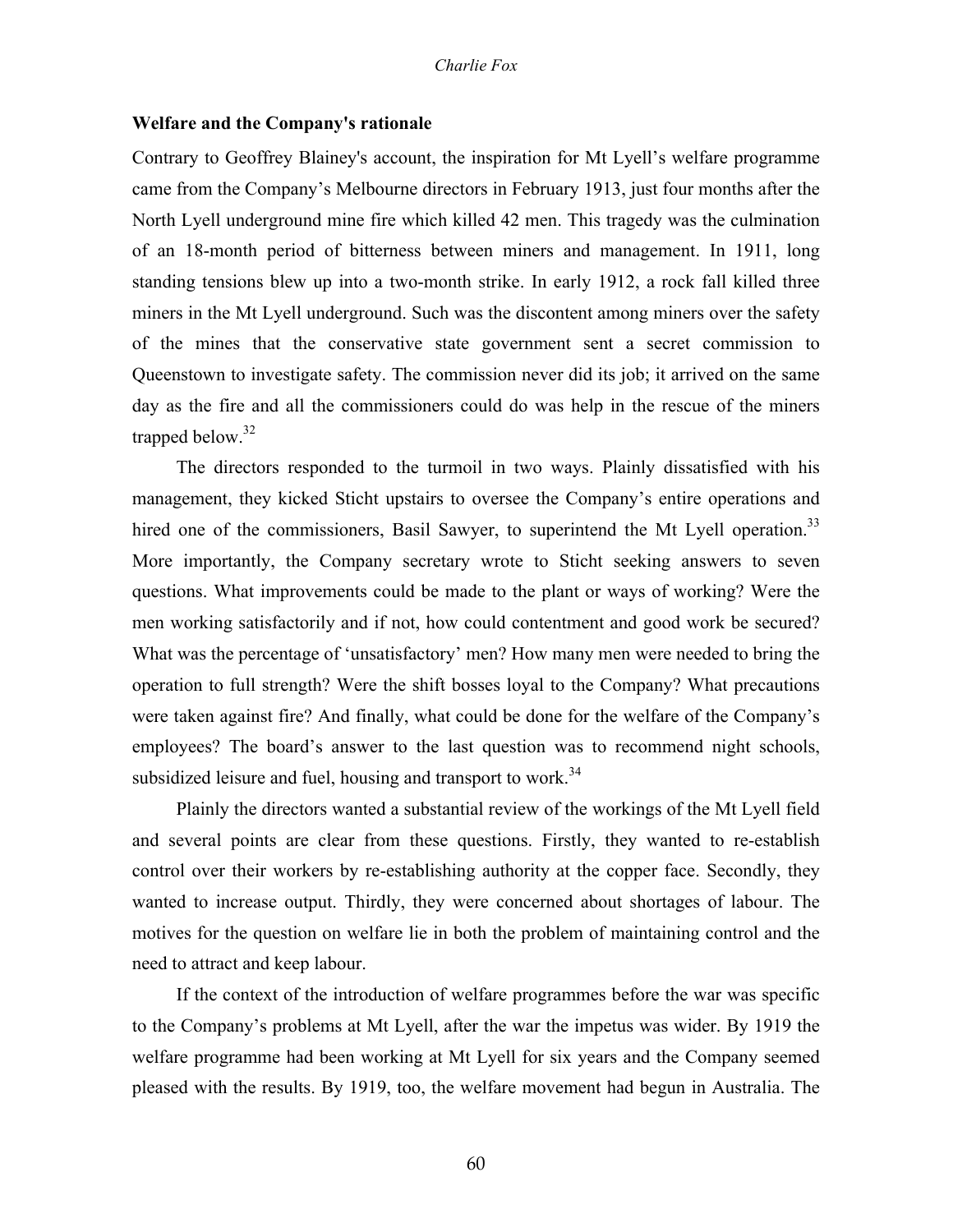industrial relations consultant and chief Australian proponent of welfarism, Gerald Mussen, had been appointed to run Broken Hill's welfare programme the year before and had delivered his creedal text in Adelaide early in 1919.<sup>35</sup> Two years later, the Commonwealth Government set up an Industrial Hygiene and Medical Division in the Public Health Service and its Advisory Council on Science and Industry published surveys of overseas welfare programmes in its bulletin.<sup>36</sup>

At Mt Lyell management worried more about practical problems; the perceived shortage of miners, particularly during the war, an industrial complex working at part capacity (only one smelter out of three permanently working) and profits forgone. Management did not attribute this labour shortage to its own policies; naturally none of the managers Sticht asked to answer these questions would admit to any dissatisfaction among their workers.<sup>37</sup> So Robert Sticht blamed first the war and then what he believed was the softness of Australian workers since the war and their preference for city life.<sup>38</sup> Yet he did recognize one seemingly insoluble problem; that Mt Lyell was a terrible place to live. 'Nowhere to go and nothing to do', was how he once put it, and he could not bring himself to criticise too harshly those new workers who got off the train at Queenstown station then got straight back on again.<sup>39</sup>

The Company began its welfare programme very quickly after Sticht received the secretary's letter in 1913 and carried it through into 1914. It began by selling coal and firewood at cost. Families were given a free fare and two reduced fares to Strahan for holidays. It renovated the Linda and Gormanstan recreation grounds and a Queenstown park, supported a Queenstown technical school project and bought new X-ray equipment for the Queenstown hospital. It carried provisions to the smaller settlements at the Comstock and Kelly Basin and donated money to Empire Day celebrations. However most money was spent on housing. By 1914 the Company had bought 36 cottages in Gormanston and rented them out. It relocated more from Strahan and combined two larger ones at Gormanston for a boarding house for 25 single men. It built and bought more in 1914, selling some to 'steady hands'. It built another boarding house in Gormanston and bought several blocks for development.<sup>40</sup>

The second wave of the welfare programme began when the Company realized that financially, the war was more a blessing than a curse. It bought a Gormanston hotel for another boarding house and it built more houses. It bought a hall in Linda, again for single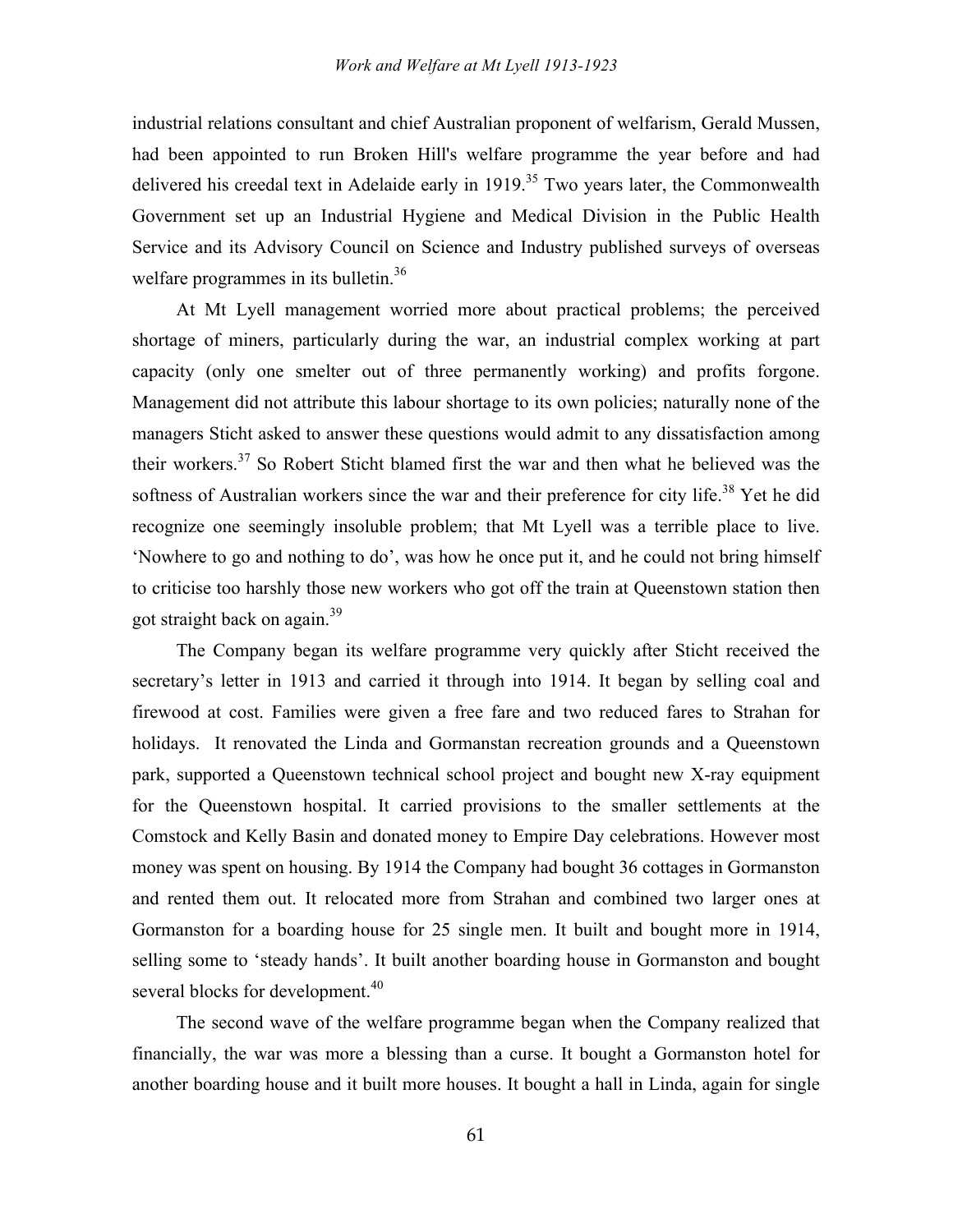men, and put up a shelter-shed in Queenstown for men using the haulage to travel over the mountain to the mines. In 1917 it purchased another hall which it let to the Linda Pastimes Club and late in 1916 it sponsored the building of the Queenstown Recreation Club. It also agreed to subsidize a branch of the Young Men's Christian Association in Queenstown and a branch of the Returned Soldiers and Sailors Imperial League. In 1918 it purchased a hall and installed the Young Men's Christian Association in it.<sup>41</sup>

After the war had ended the Company entered a new field and began slaughtering livestock and selling meat in Gormanston and Linda at discounted price.<sup>42</sup> It also entered into an agreement with an insurance company to accept and commission insurance policies for its workers, paid to develop the Strahan picnic ground and set up a temperance bursary for local children.<sup>43</sup>

In 1919 the Directors sent another questionnaire to Queenstown to survey staff on what other welfare initiatives the Company should consider. The resulting programme continued what the Company was already doing, but several new initiatives were also introduced including the creation of a social welfare committee staffed by the Company's officers. It subsidized the Gormanston and Queenstown bands and bought their instruments. It bought an ice machine, subsidized a boot maker, provided cheap Sunday excursions to Strahan, built a hall at Kelly Basin and provided a caretaker for the Gormanston Working Men's Club. It continued to build and rent houses and in 1920 gave workers the option of rent-purchase. Then, finally, in mid 1920 the Company bought a grocery store in Gormanston, adapted another store in Queenstown to sell groceries and set up its own Queenstown butchery. By late 1920 such was the extent of its welfare programme that it owned every house, the butchery and the only general store in Gormanston. All up, by October 1920 the Company had spent £85,367 on welfare, including £45,547 on housing in Gormanston alone.<sup>44</sup>

The responses by management to the two questionnaires from the directors are particularly revealing about relationships within the Company and between the management, workers and the Mt Lyell towns. Clearly the inspiration for welfarism came not from management but from the directors who were manifestly unhappy about industrial relations at Mt Lyell and the effect it was having on output. While Sticht was not afraid to suggest that it was his job to manage and not theirs, his position within the Company had been weakened by two years of crisis. Significantly, too, whilst Sticht assumed the right to

62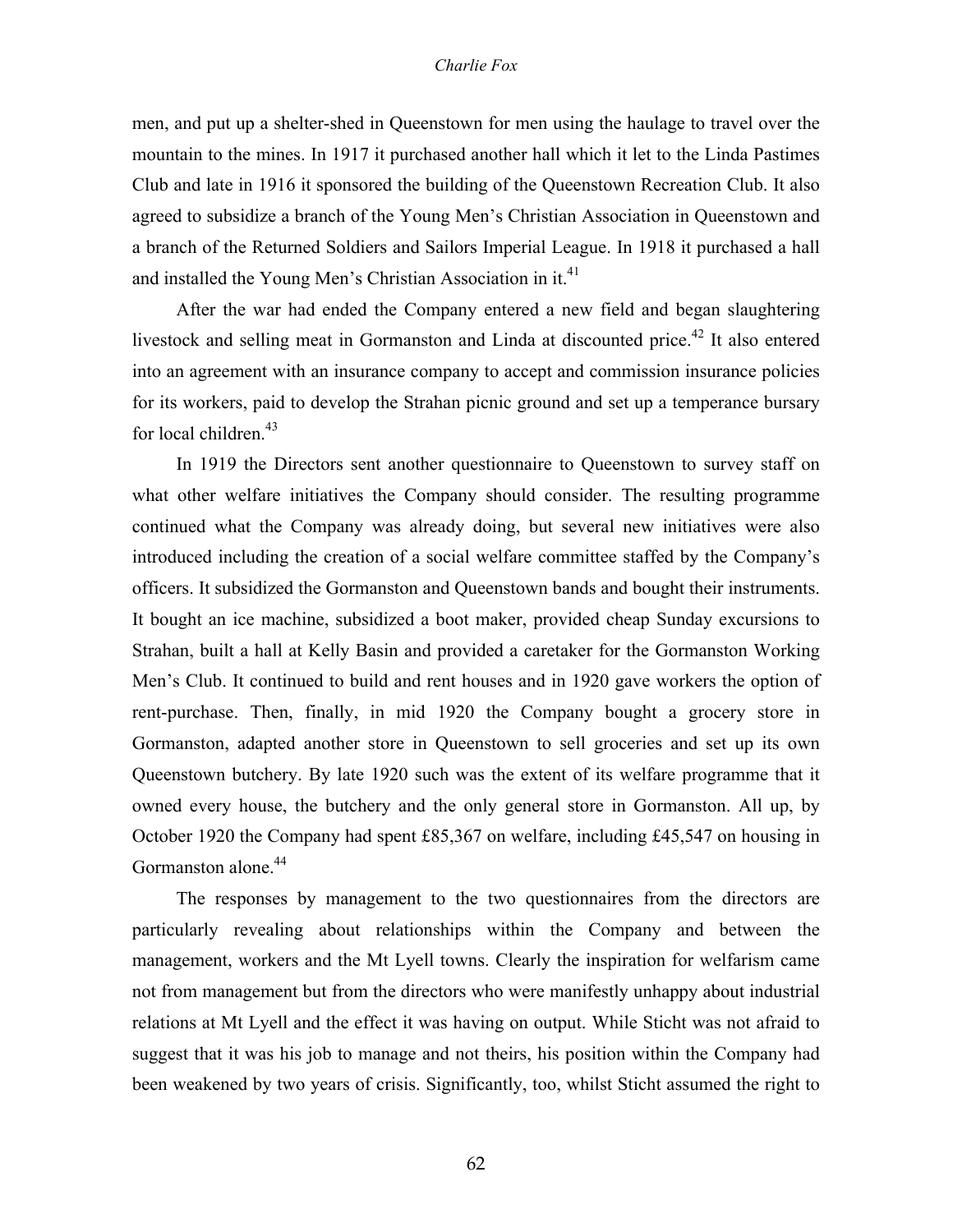condense, summarise, recommend or reject the suggestions of his subordinates, it was really Russell Murray's ideas that drove the programme.

Sticht was in many ways typical of the generation of managers from the U.S.A. brought to Australia to manage Australian companies, men like David Baker at B.H.P.'s Newcastle Steelworks and Hoover and his successors on the Western Australian eastern goldfields.45 He was hostile to unions, contemptuous in private of Australian workers and baffled by the arbitration system, which he was never able to use in the same way that Baker,<sup>46</sup> for instance, did. On the other hand, Murray had climbed the Mt Lyell ladder when unions and arbitration were a fact of life. Certainly he liked neither but on the whole was much more pragmatic about both. He was also a more imaginative and ruthless manager than Sticht. He saw the wider ideological frame and the propaganda benefits of welfarism more clearly. And when the time was ripe to abandon the Stichtian metallurgical legacy he seemed not to have hesitated a moment despite the human cost involved.

Given the job in 1913 to canvass ideas from his subordinates, Sticht sought responses only from his departmental heads and two others, an old employee and local councillor, C. Witham, and the Company's local solicitor, E.A. Winch. He didn't ask anybody else. The major absence was the Company's workers who were perceived as being merely the passive objects of the Company's benevolence. Likewise he did not ask the local unions. Carus Driffield, the engineer in charge of railways, ruled out workingmen's clubs on the grounds that they might become a focus for 'unionistic doctrine to the company's detriment'.47 Sticht thought the same. Unionists would use clubs to 'denounce or oppose the employers, thus undermining instead of creating loyalty and appreciation<sup>'.48</sup>

If the absence of workers in the 1913 questionnaire was revealing so too was the all but complete invisibility of Mt Lyell's women and children and their lives and discontents. Only Witham had anything to say about women and that was really an expression of his mystification as to just what women wanted.

No survey of the condition of life at Mt Lyell can claim to be comprehensive which does not attempt to deal with the important influence exercised by women. I know of many instances, where men who were inclined to be contented with their lot have been induced by the complaints and grumblings of their womenkind to quit the field. I do not pretend to understand the complexities of feminine motives and it is possible that the discontent so frequently and candidly expressed by Queenstown womenfolk of all grades of society may be only the local manifestation of a revolt which assumes strange forms in other countries. I cannot offer any solution to this difficulty, it would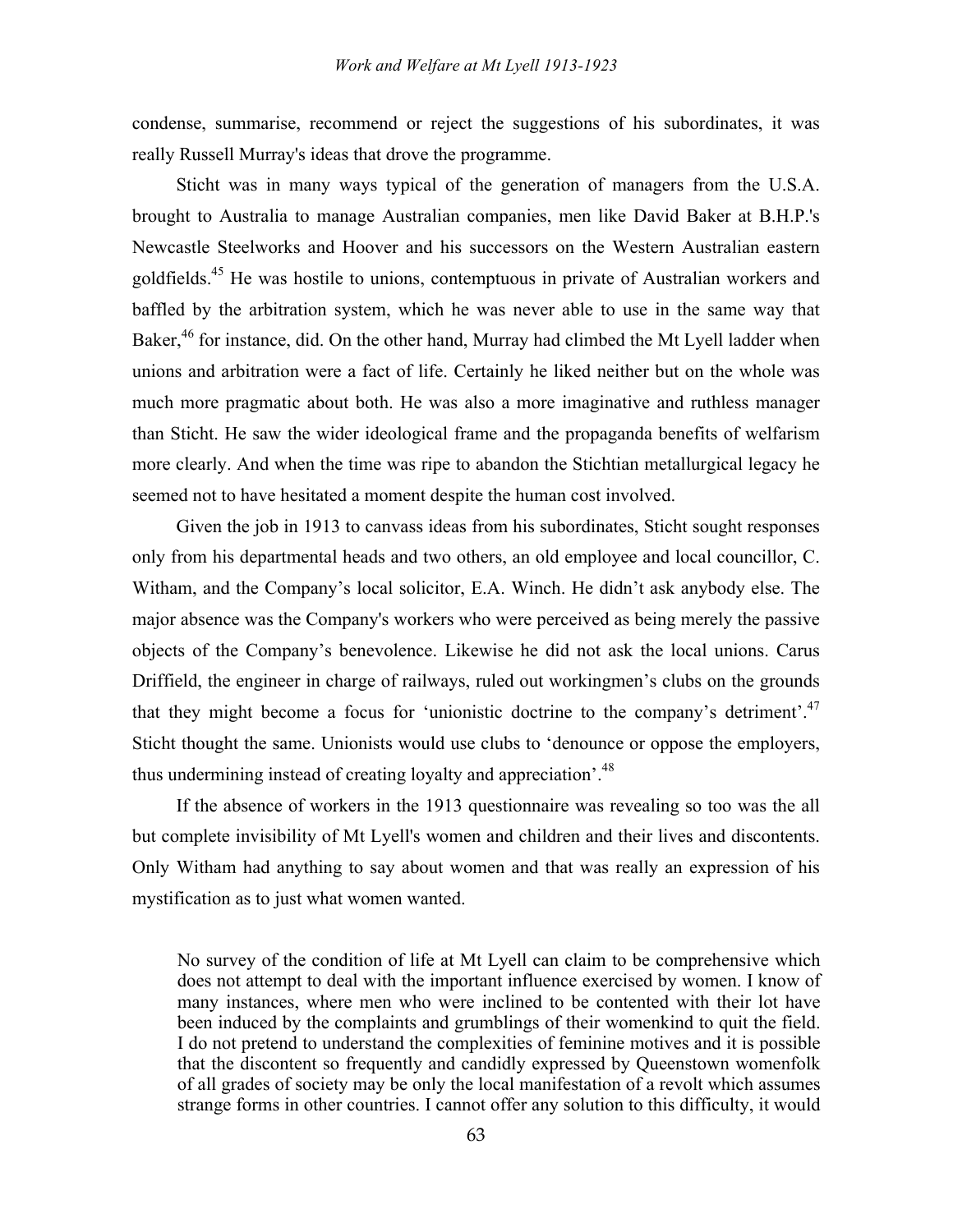scarcely be practicable to transport the shops and arcades of Smith Street and Chapel Street to Lyell so as to enable the ladies to revel in a saturnalia of cheap sales, yet I fear that nothing short of such a step would reconcile them to the discomforts and drawbacks of the present environment.<sup>49</sup>

In the second questionnaire, sent to Mt Lyell in 1919, the directors canvassed a range of new programmes. Two of them concerned pay – paid leave and a wage bonus – but both were ruled out by Sticht. The others amounted to more orthodox welfarism: facilities for employees at Strahan, improved accommodation, cheap trains, a new town to replace Gormanston, co-operative societies for the sale of goods, better communications between the Lyell towns, a welfare officer or committee, superannuation, subsidized halls, assistance to bands and a communal laundry. This time the Company asked 25 of its staff to respond, including six foremen and a shift-boss, two clerks, a timekeeper and three draughtsmen, plus Witham and a Mr. Plowman, the secretary of the Young Men's Christian Association.<sup>50</sup>

Once again workers were still seen as the objects of benevolence, not active subjects in the decisions being made. Unions, now, rather than being the enemy, were all but ignored, perhaps because of the arrival on the fields of the more compliant Australian Workers Union and several years experience of arbitration. There were no references to the workplace or the labour process although most replies were in favour of paid holidays and a few supported attendance bonuses. One engineer proposed first aid training, greater attention to safety, 'restaurants' at work, an improved apprenticeship scheme, change rooms at the machine and railway shop and hot and cold showers. Another engineer advocated a suggestion box.<sup>51</sup> On the whole, however, the staff's idea of workplace reform was superficial, contoured no doubt by Stichti's idea of management prerogative.

In the 1919 survey women's satisfactions and discontents appear much more frequently. Boarding houses and a softgoods factory for work for girls referred by the drafting staff,<sup>52</sup> domestic schools, a public laundry 'to make the work of women easier', the employment of maternity and visiting nurses and the inclusion of women in social activities and movements were suggested by the Chief Metallurgist.<sup>53</sup> Most of those who mentioned women advocated a public laundry, but disagreed about who would use it. Basil Sawyer, the then local Superintendent, believed the 'better class' of women would not use it if the 'lower class' did.<sup>54</sup> One engineer suggested introducing labour saving devices to homes. Others urged the introduction and use of electricity.<sup>55</sup> Witham and Plowman noted the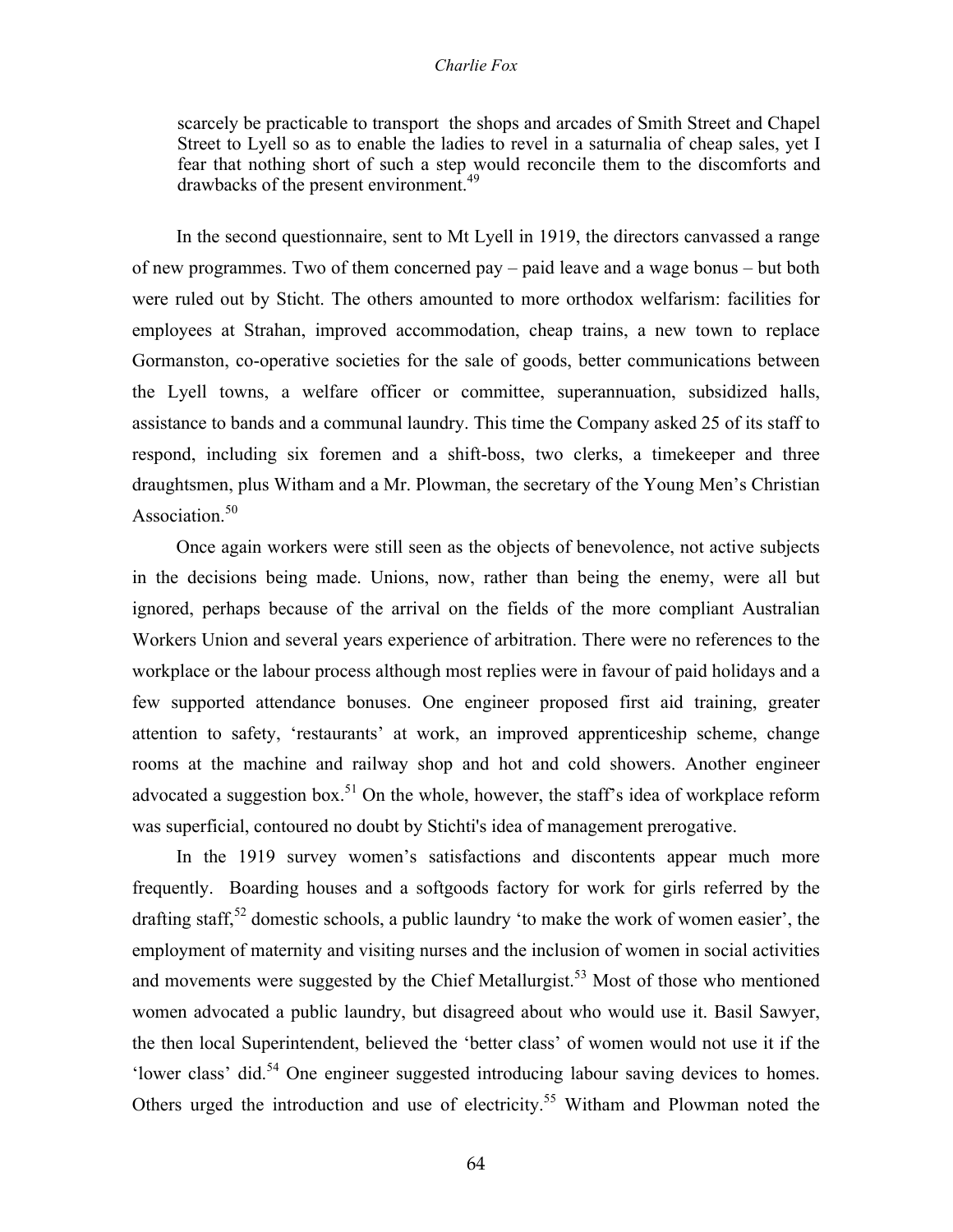advantages to be gained from electricity: lighting, hot and cold water in kitchens, bathrooms and laundries, and heating. Plowman went further to suggest building homes specifically for the domestic requirements of women, central courtyards for children's play and drying clothes, a combined hospital and maternity home and a 'manufacturing and sales department' in the Company to provide work for girls and boys. Witham, by now not so ignorant of women's desires, suggested that women be considered partners in the work of social betterment.56 Plainly he and Plowman were both more imaginative and worldly that most of the Company men; in the case of Plowman, from the Young Men's' Christian Association, perhaps this was because he was part of a wider reform movement. He was sufficiently adventurous to suggest that the Company should end the blanketing of Mt Lyell by sulphur from its reduction works.<sup>57</sup>

The responses, then, were different after the war. If the disinterest of the Company's senior management in women's issues before the war was a product of Mt Lyell's and their own isolation, clearly after the war that isolation had begun to fade. The complex processes that Kerreen Reiger calls the disenchantment of the home, that is the application of rational and scientific principles to reform of the domestic sphere, had come to Mt Lyell, at least in the minds of some company officers and their associates.<sup>58</sup> Clearly, too, some in the Company had begun to think about paid work for the region's girls. Women's entry into the paid work place during and after the war, a process which the *Melbourne Age* called 'the greatest and perhaps the most threatening social change worked by the abnormal conditions of almost five years of war' had opened some eyes in Queenstown to women's right to paid work.<sup>59</sup> The growing post-war assertiveness of feminist politics and the loosening of social restrictions on women's behaviour had a similar effect. The work Mt Lyell women had done in organising fund-raising for the district's war effort had also raised their social and political profile.<sup>60</sup> Sticht, himself recognised that things were different at 'the Lyell' when he wrote in 1920:

the demands of the family for housing accommodation have expanded, and it is nowadays desirable to cater to the wishes of the married man, especially his wife in such matters  $\ldots$ <sup>61</sup>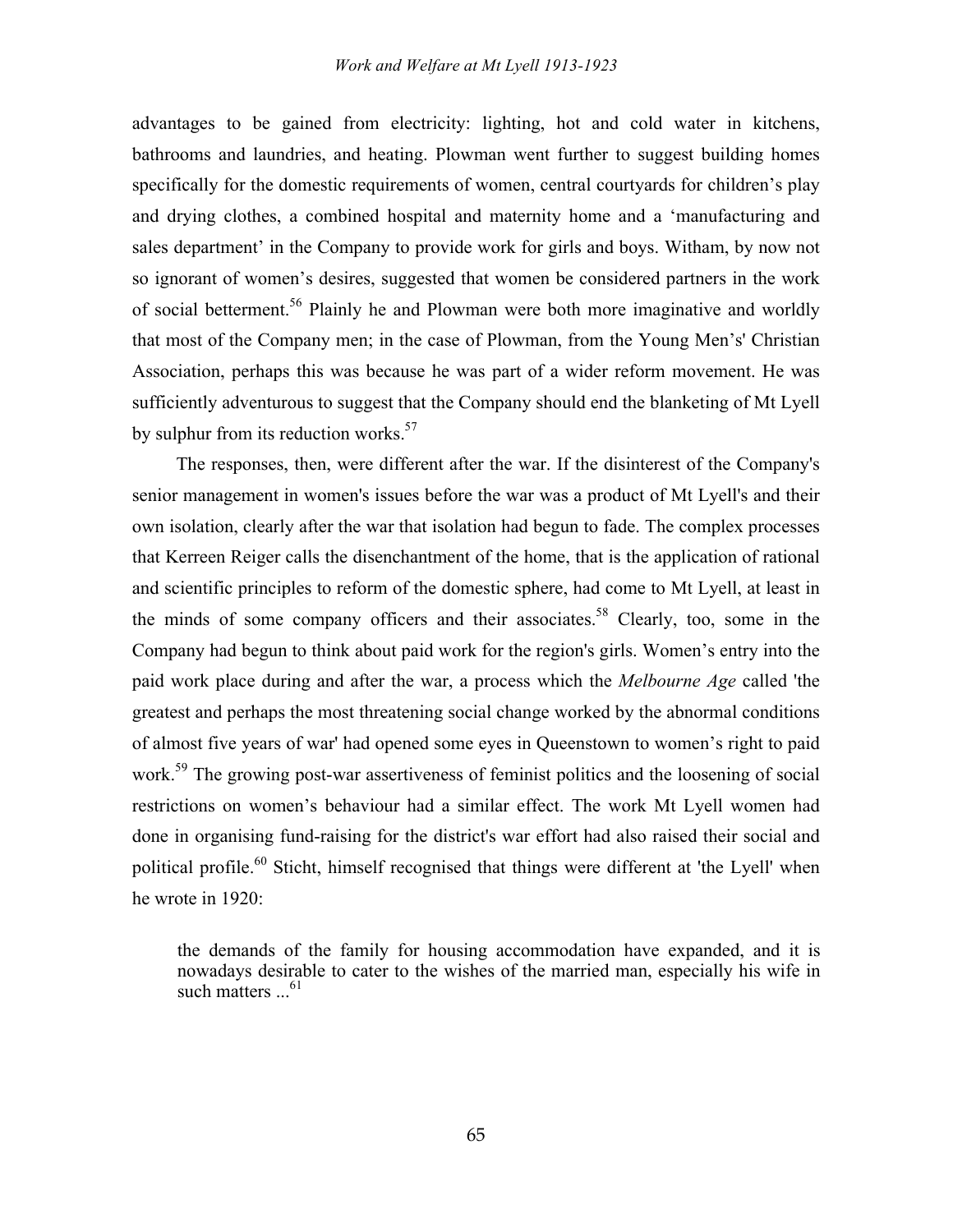# **The welfare programme and welfare politics**

This paper now looks more closely at three aspects of the welfare programme – clubs, housing and the sale of commodities – in terms of the way they altered the existing relations between Company and workers, the way they impacted on the local communities and their implications for women.

Management clearly regarded the social clubs it supported in three ways: first, as means by which it could seduce workers away from a popular culture it was not a part of and did not like; secondly as places where doctrines of loyalty, respectability, and commonality might be fostered; and thirdly as places where model 'industrial citizens' might be formed. In all the discussions among management there was a heavy emphasis on recreation of an improving kind, an alternative to the pub and the picture show. At one level the intention was pragmatic; grog caused inefficient workers, inefficient workers for one reason or another left town.<sup>62</sup> There was little direct discussion of the relationship between the Company's policy on clubs and its likely ends but it is possible to discern those ends: sobriety, respectability and corporate loyalty. Though the Company supported sporting and other 'respectable' clubs, its ideals were the Young Men's Christian Association and the Returned Soldiers' and Sailors' Imperial League. Senior management regarded these as places where good habits would be fostered, where loyalty to the Company would be encouraged, (Sticht believed the Returned Soldiers and Sailors' Imperial League had a particularly strong voice among workers), where subversion of the Company would not be tolerated and where Company officers might keep a strict eye on things.<sup>63</sup>

The Company's other initiative in this field was to subsidize in various ways working men's clubs. Management was dubious about these clubs at first, but when it began to consider seriously, and later to adopt subsidies, it tried to establish its own control over the clubs. When in 1919, Gormanston miners first broached the idea of a club Sticht wrote:

It would be an easy matter to put the most prominent bosses on the committee, men whom everybody respects and whose judgement everybody values, and yet who are amenable to counsel from us.<sup>64</sup>

This did not work at Gormanston and Sticht had to settle for whatever influence the caretaker he paid for could exert.<sup>65</sup> But he had more success at Kelly Basin's hall, where the Company insisted it appoint three out of the six committee men, and with the bands, where it appointed two out of  $s$ ix.<sup>66</sup>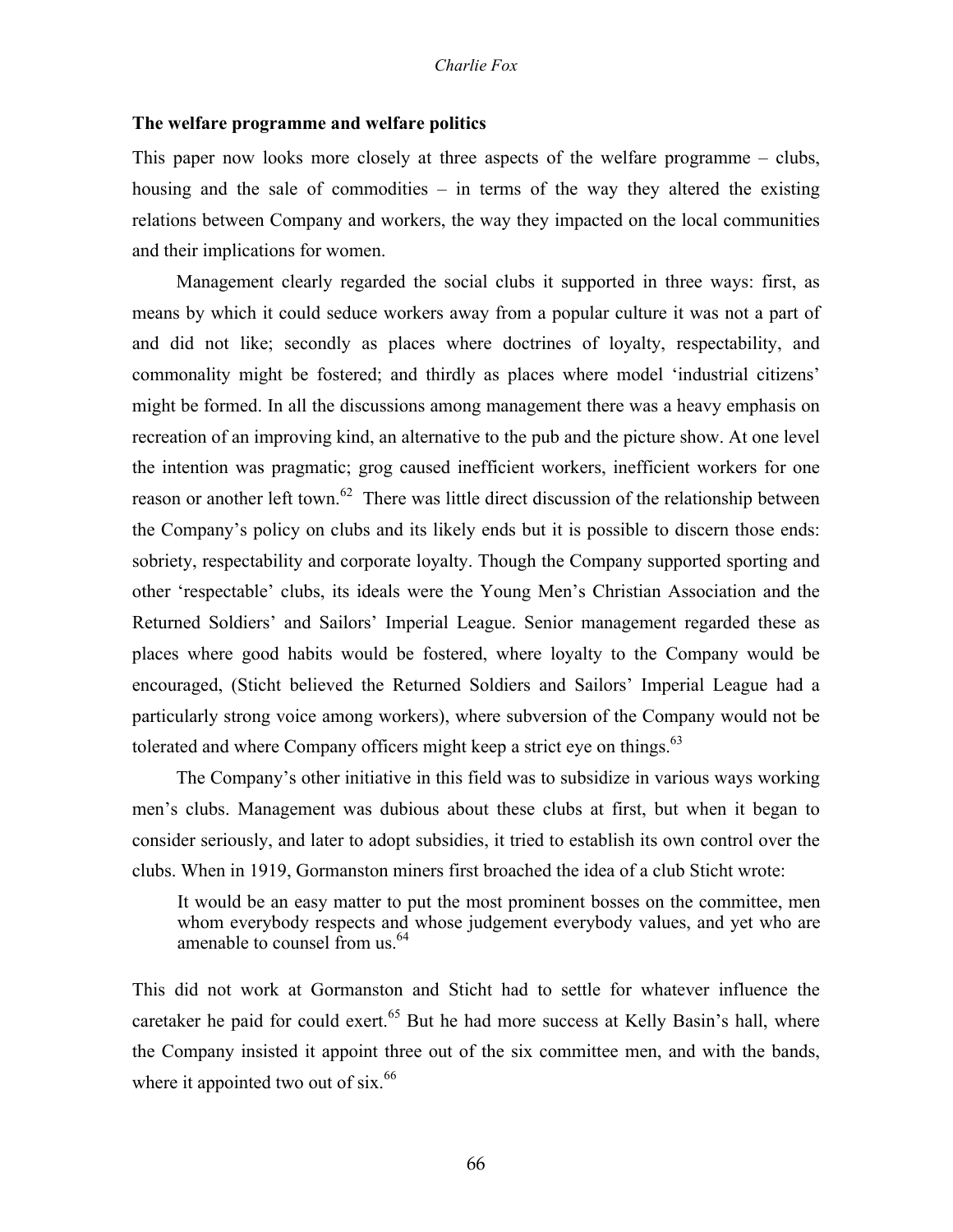# *Work and Welfare at Mt Lyell 1913-1923*

In the long run, supporting the Clubs gave management a chance to parade its benevolence publicly, to use the rhetoric of reconciliation and harmony which had, by 1919, begun to inform its public statements. When Murray opened the Linda Pastimes Hall in 1919 he spoke at length about 'the spirit of co-operation', and he continued this theme later at Kelly Basin:

It was accepted throughout the world that the welfare movement had come to stay and would progress. There was no great gap between employer and employee, and if ever there was one, this sort of thing would bridge it.

The more ebullient Driffield expressed the idea more bluntly.

He then declared the hall open, and as they had only the Company to thank for it, asked them to join him in three hearty cheers for the Company's directors ... <sup>67</sup>

Workers did accept and use most of the clubs the Company set up or supported, incorporating them into the networks that formed local working class culture. However, it is clear that this acceptance was mediated by suspicion of the Company's motives and a desire to be independent of the Company's control. So at Gormanston the miners resisted the attempts of management to control the local club.68 And ultimately the Company's hopes for the Young Men's Christian Association were dashed. In 1920 it had 300 members but 76 of them were Company staff, 87 were 'outsiders', probably local business men, 55 were artisans, 23 were apprentices and only 62 were 'working men', the 'lower order' of workers, the men the Company wanted to reach. Sticht recognized the Association's problems.<sup>69</sup> Firstly, it excluded Catholics who, he suggested, made up a majority of the Company's workforce; secondly, it was dominated by his staff and so his workers distrusted it; thirdly he recognized its evangelical, Christianising intent, and, of course, it was in Queenstown. Although about 25 per cent of miners lived in Queenstown and took the haulage up the mountain to work (Sticht called these 'the more socially advanced of the miners and contractors'), this was not the population Sticht hoped to civilise. He did not consider Queenstown's smelter workers to be a problem.<sup>70</sup> They represented a more stable workforce, with a smaller turnover of workers than in the mines. They were also less inclined to join unions, more inclined to own their homes and were more subject to his gaze from his mansion overlooking the town.<sup>71</sup> It was Gormanstown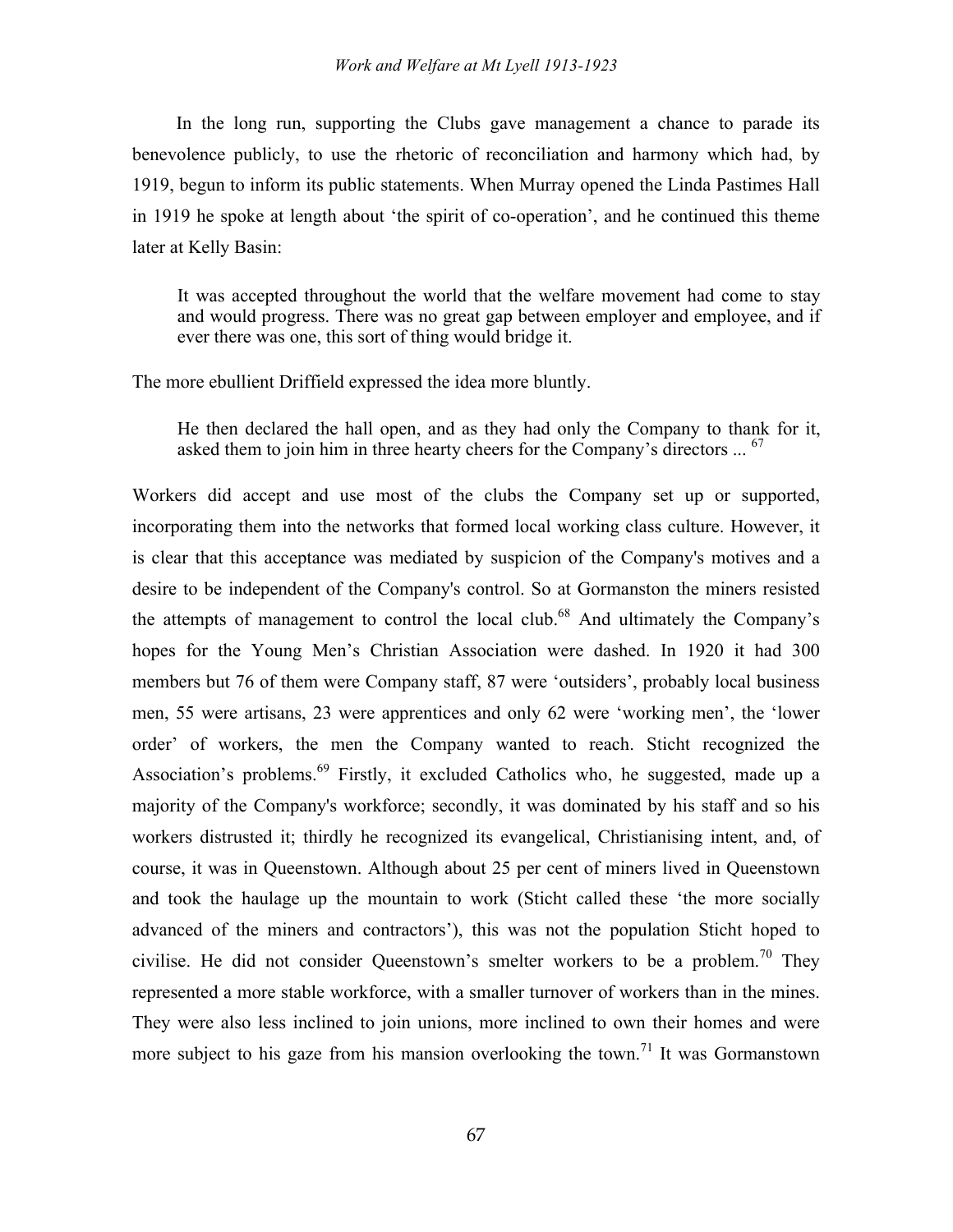and Linda that he wanted to civilise. So Russell Murray was neither surprised nor upset when the Association began to decline and by mid 1924 it had all but collapsed.<sup>72</sup>

Housing was the problem that first led management into welfarism, for the very good reason that Mt Lyell's housing stock was abysmally poor. Any photograph of contemporary Queenstown will show a motley collection of lean-toos, tents, tiny cottages and run-down shacks, and Gormanston and Linda were both much worse.<sup>73</sup> The boarding houses and hotels where single men lived were expensive, cold, uncomfortable or plain run down. Doing something about housing to attract and keep workers was plainly in the Company's interests. But more was at stake than mere comfort. Providing housing gave the Company an opportunity to exercise control over its workers as landlord over tenant, hence to intervene directly in the family economy of its workers. It also gave management the chance to do some social engineering. To encourage miners to move to Gormanston it provided houses at Queenstown only for staff, and to hasten the demise of that 'difficult community', as Sticht once called Linda, it bought and built houses for miners only at Gormanston.<sup>74</sup>

The Company's main aim, though, was to attract and keep what it called a 'better' class of workers, stable, loyal and reliable men. So by 1920 the Company rented out 100 houses in Gormanston to married men, and later, began to sell them on a rent-purchase basis. The rental scheme, Sticht complained, was not particularly profitable, returning between five per cent and seven per cent a year, but he looked to the bigger picture: better housing to 'settle the men'.<sup>75</sup> Reintroducing the rent-purchase scheme in 1924, after it had been abandoned some years earlier, Russell Murray remarked that the scheme was a safeguard in times of threatened industrial action'.<sup>76</sup> Clearly he believed that ongoing financial obligations would dissuade workers from strike action.

The Company wanted married men, but a substantial proportion of its workers were single men and its options regarding housing single men were limited. Normally they 'batched' in shacks in smaller or larger groups, boarded with families or stayed in boarding houses. Perhaps it was these conditions that engendered what management often described as their 'wandering spirit', their restless character which brought them to and drove them from Mt Lyell very quickly. The Company's boarding houses, with their spartan but improved comfort were designed to tame this wanderlust.<sup>77</sup>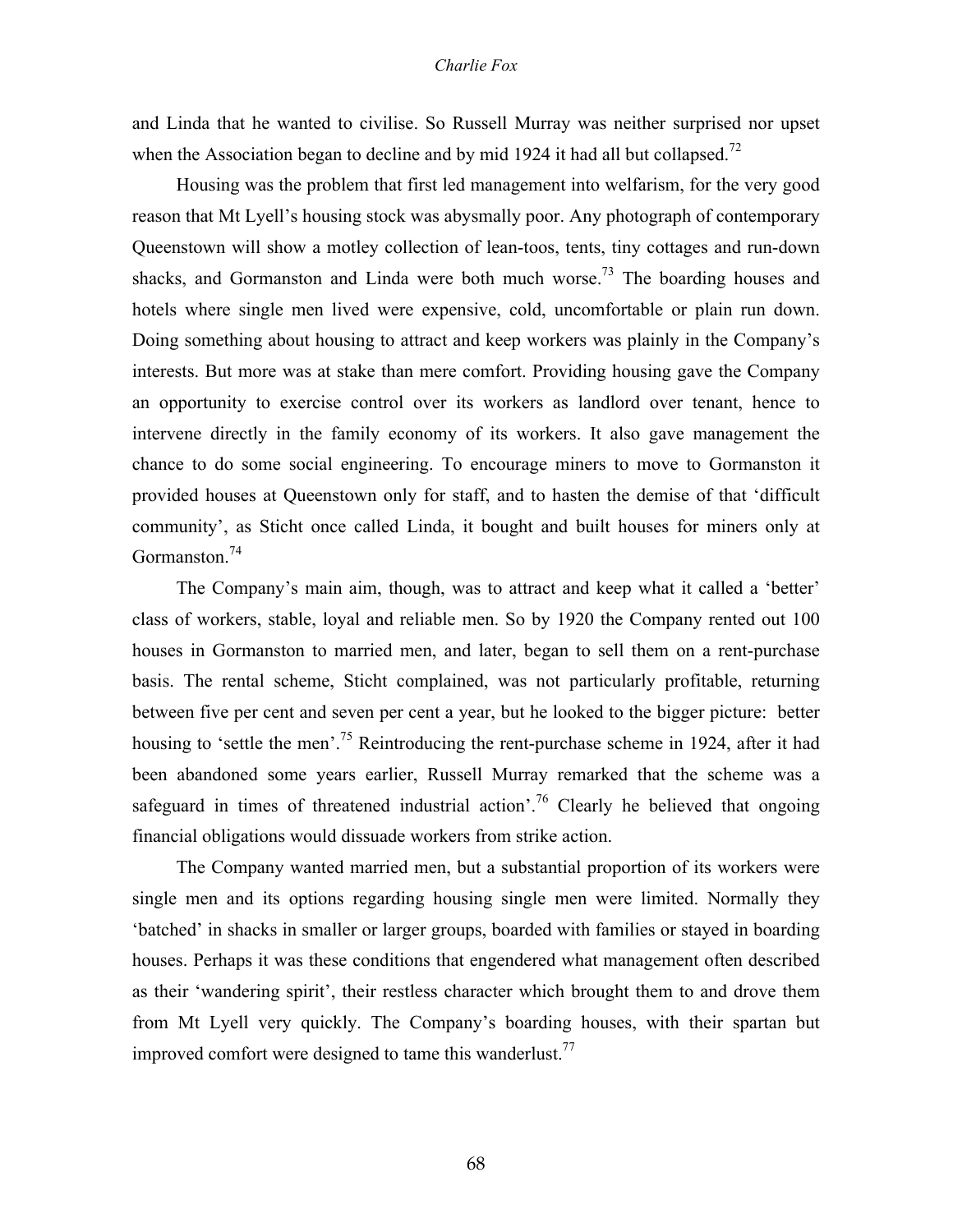The unions at Mt Lyell never opposed the Company's housing programme and the Company never had trouble filling its houses or selling them. Yet at one Arbitration Court hearing in Queenstown in 1921 the Secretary of the Australian Workers' Union did accuse it of renting its houses only to staff and better-paid employees and not to the basic wage workers who he represented.<sup>78</sup> Certainly staff got privileges that others did not, but the Company denied that only staff got houses insisting that most were rented by miners and mine workers.<sup>79</sup> The local boarding house keepers were worried by the Company's plans but Sticht dismissed their complaints on the grounds that they were overcharging their boarders unconscionably.<sup>80</sup>

If the Company's housing policies seemed to be welcomed by workers with little overt conflict the sale of commodities was more controversial. Selling commodities began in 1913 with the sale of firewood and coal to workers at below cost and continued with the butcheries and groceries in Gormanston and Queenstown. That the Company made regular profits from these last two ventures was manifestly secondary to the savings it made in wages. By 1919 wages movements through the Commonwealth Arbitration Court had been tied to the Knibbs cost of living index and, after 1921, they were tied to quarterly movements. Queenstown had its own index. The benefits of just one butchery to the Company's wages bill in the context of the index and adjustments was explained to the directors by Russell Murray in 1923.

I have computed the effect which an increase in the price of meat would have on the basic rate as fixed upon the Commonwealth Statisticians figures; I find that an increase of 1d per pound all round would result in advancing the basic rate by  $3^{1/2}$ P.D. On our present number of about 900 men, this would mean £13 2s 6d pd or say £80 per week, equivalent to about £1150 for the period in question; during which the cost to the Company was only £117 14s 0d.<sup>81</sup>

Murray regarded these figures obvious proof that the sale of commodities did fulfil the Company's main aim, to reduce its wages bill. Blainey claims that the scheme was so successful that Queenstown had a lower cost of living than either Melbourne or Hobart.<sup>82</sup>

There were other benefits to the Company too. In times of industrial conflict, storekeepers in the Mt Lyell towns sometimes had to make choices between the Company and its workers. Sticht offered little sympathy to most of those the Company was forcing out of business. Some, he remarked to his directors, had 'never been loyal'.<sup>83</sup> These were probably the shopkeepers who had supported striking miners in 1911. Others were looked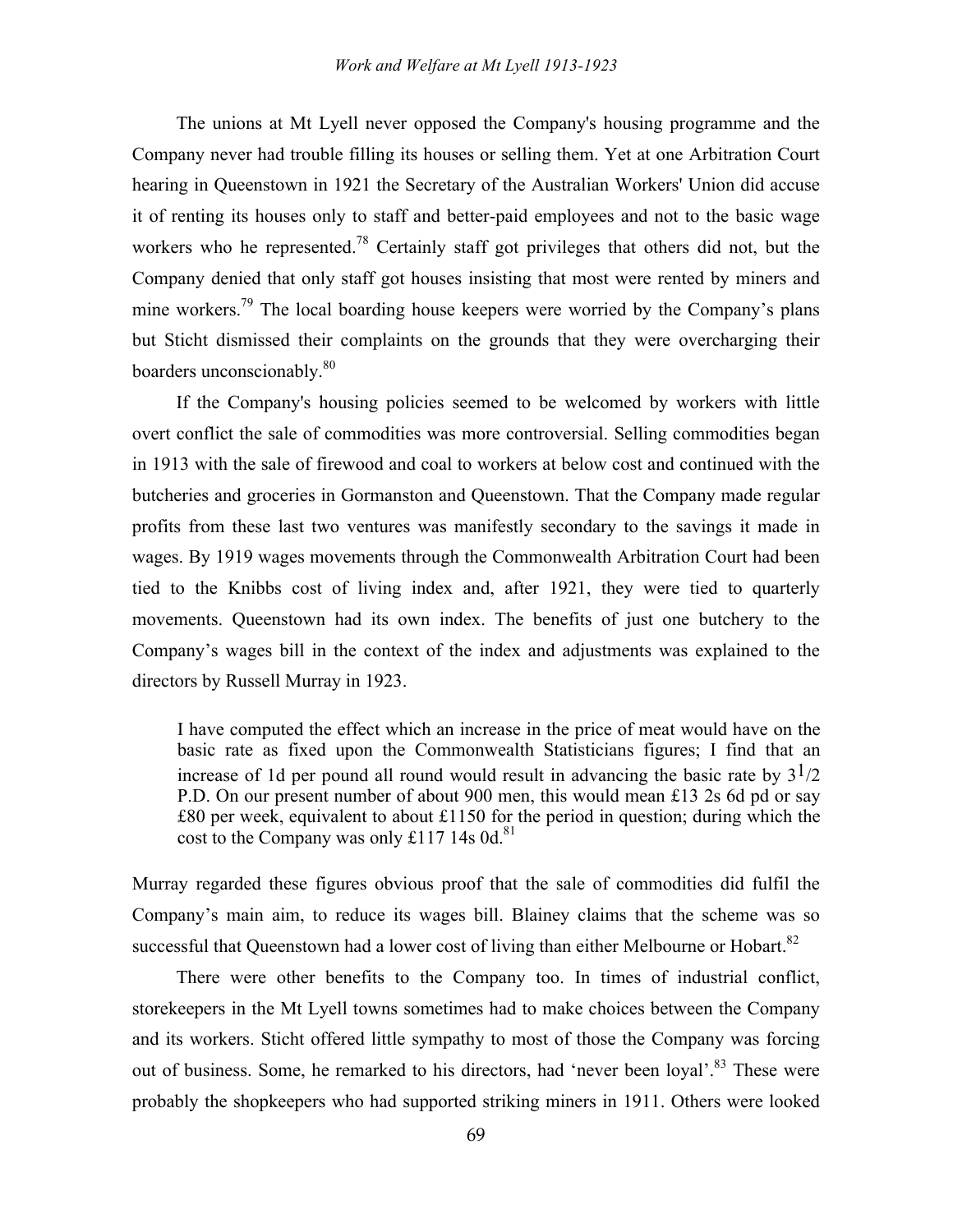after, because they were friends of the Company or because they had enough influence to demand some consideration. The sale of commodities implied another side benefit too. The Company began to exert even further control on the commerce and culture of its towns, by increasing employment beyond its works, increasing control of ordering and distribution and, as we shall see later, exercising control over what consumers could buy and how they could buy it.

It was the potential power that the sale of commodities gave the Company which worried the politically radical Hobart labour movement paper *The World*, which wondered in 1919 what the workers were letting themselves in for. One editorial read:

In the future the employees of the Company will be more than ever in the hands of the Directors. If the men go on strike, the butcher, the baker will cease to call, the grocers doors will be closed and the draper will go on holiday. Even a little outbreak of Bolshevism and the raiding of the Company's stocks would not carry the strikers far. From the standpoint of the miners, therefore, there is reason to look upon the Company's reform as the gift of the Greeks. $84$ 

Clearly the critique of Mussen's welfare programme developed by militants at Broken Hill, that it represented 'palliatives', 'sops' and 'doles' to 'chloroform the workers' had reverberations across Bass Strait among Hobart's militants.<sup>85</sup> Yet these sentiments did not spread through Mt Lyell where, on the whole, unions and workers seem to have welcomed the programme as a way of reducing the cost of living. The opening of the Gormanston butchers' shop was welcomed by one Australian Workers' Union official who commented that the initiative might solve the Company's labour shortages because the reduced prices would also represent an increase in wages and reduce inflation.<sup>86</sup> Before the grocery stores opened, however, the local Australian Workers' Union branch lobbied management to underwrite a co-operative store like that at Port Pirie in South Australia, a venture which would have given the Union a substantially greater influence on the field. Given Sticht's initial reluctance to countenance any stores, it seems that the unions forced his hand, although Sticht later suggested that local workers were really hinting that the company should 'set up shop'.87

The stores became part of the industrial tug of war at Mt Lyell in two other ways. The Mt Lyell unions found that the 47 items covered by the Knibbs index covered only 60 per cent of a family's usual purchases, or the *actual* cost of living. The unions' tactic in the Arbitration Court, then, was to admit the low prices of the 60 per cent but to argue that the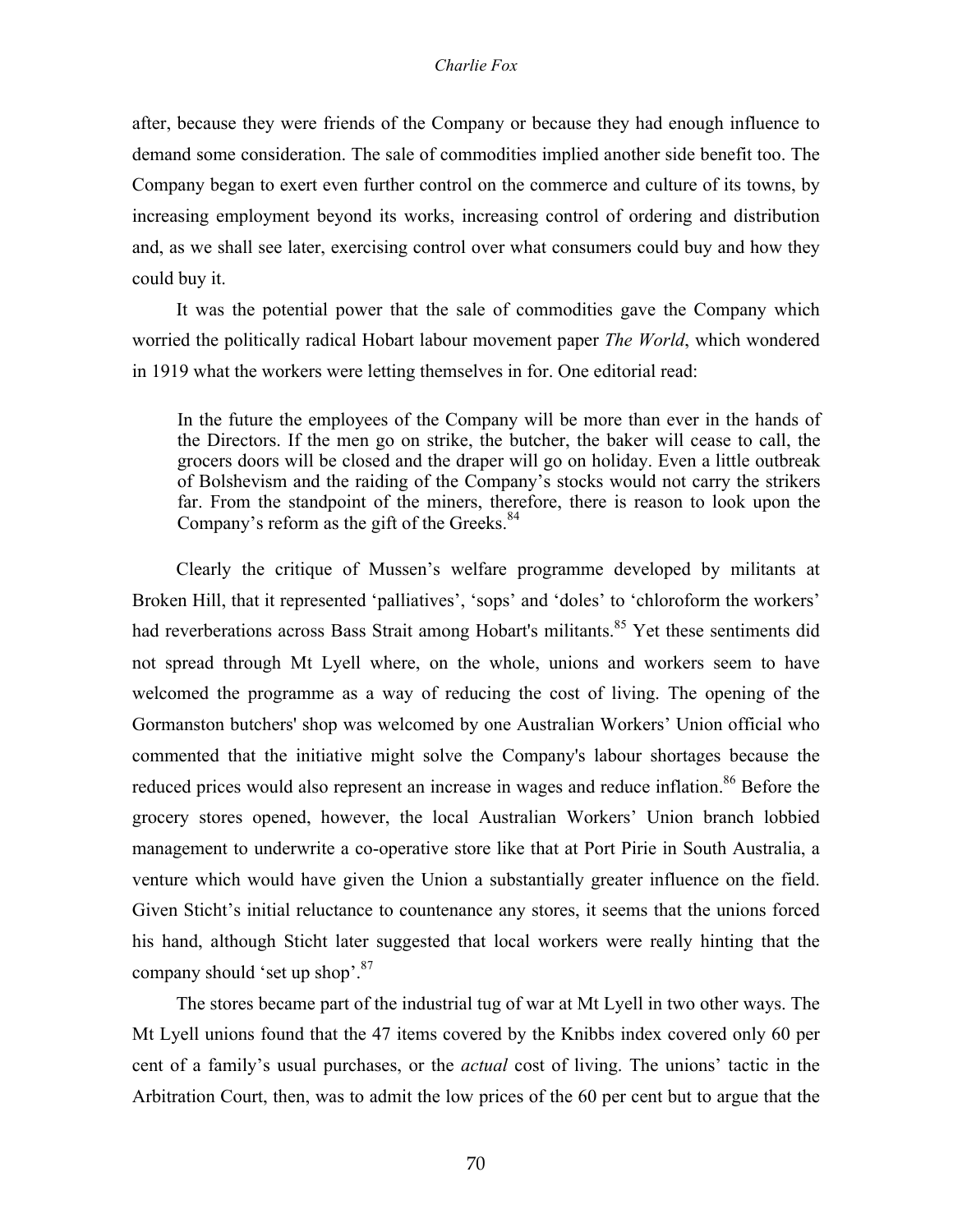price of the other 40 per cent of goods not on the index had increased, thereby justifying a pay rise. The Company's answer was to refer to the provision of fuel, which was not part of the 60 per cent and made up a significant proportion of the 40 per cent, and which the Company provided at below or at cost.

Evidence of price fluctuations was taken by the Arbitration Court when it visited Queenstown. Witnesses sympathetic to the Company–Company staff and some local shopkeepers gave evidence on one side; union officials, workers, wives and other shopkeepers gave evidence for the union. Press reports of these hearings show that they became part of local class conflict where watching crowds barracked and catcalled those giving evidence for the Company. The stakes were high. Sticht's correspondence shows this; critiques of the union evidence, praise for the Company's; satisfaction at his successes resonate through his correspondence with head office.<sup>88</sup>

For the first few years of their existence the Company stores charged a ten per cent surcharge for credit purchases so, rather than reducing prices for credit customers, the surcharge actually increased them. It was a very common custom at Lyell for families to 'book-up' goods then pay them off at the next pay day or to run permanent accounts, so the surcharge represented a substantial cost to the workforce. Yet in 1920, a deputation protested to Russell Murray about his plan to abolish credit.

In order to assist people at present unable to pay cash owing to being a fortnight behind, the Mt Lyell Co. will kindly allow them to begin paying cash immediately and pay their accounts now owing in fortnightly instalments [sic] if they will call at the office and beg the favour. Why should those men who have regularly for years paid for their goods be asked to go and humbly beg that their account be paid piecemeal? It is treating them as though they are bad debtors. It is an insult to their sense of dignity and a working man has a sense of dignity as well as other mortals.

When Murray replied that the Mt Lyell shopkeepers had always charged extra for credit, one member of the deputation, A. Davern, riposted:

the other storekeepers never professed to run a welfare scheme, nor did they employ the men whose cash they wanted before the men received it.<sup>89</sup>

The deputation clearly distinguished between company and non-company stores, regarding credit given by the former as representing a mutual benefit, an informal link between workers and local businesses. The Company resolved the issue in 1921 by abolishing credit altogether.<sup>90</sup> One wonders whether local workers reflected on the *World's* editorial.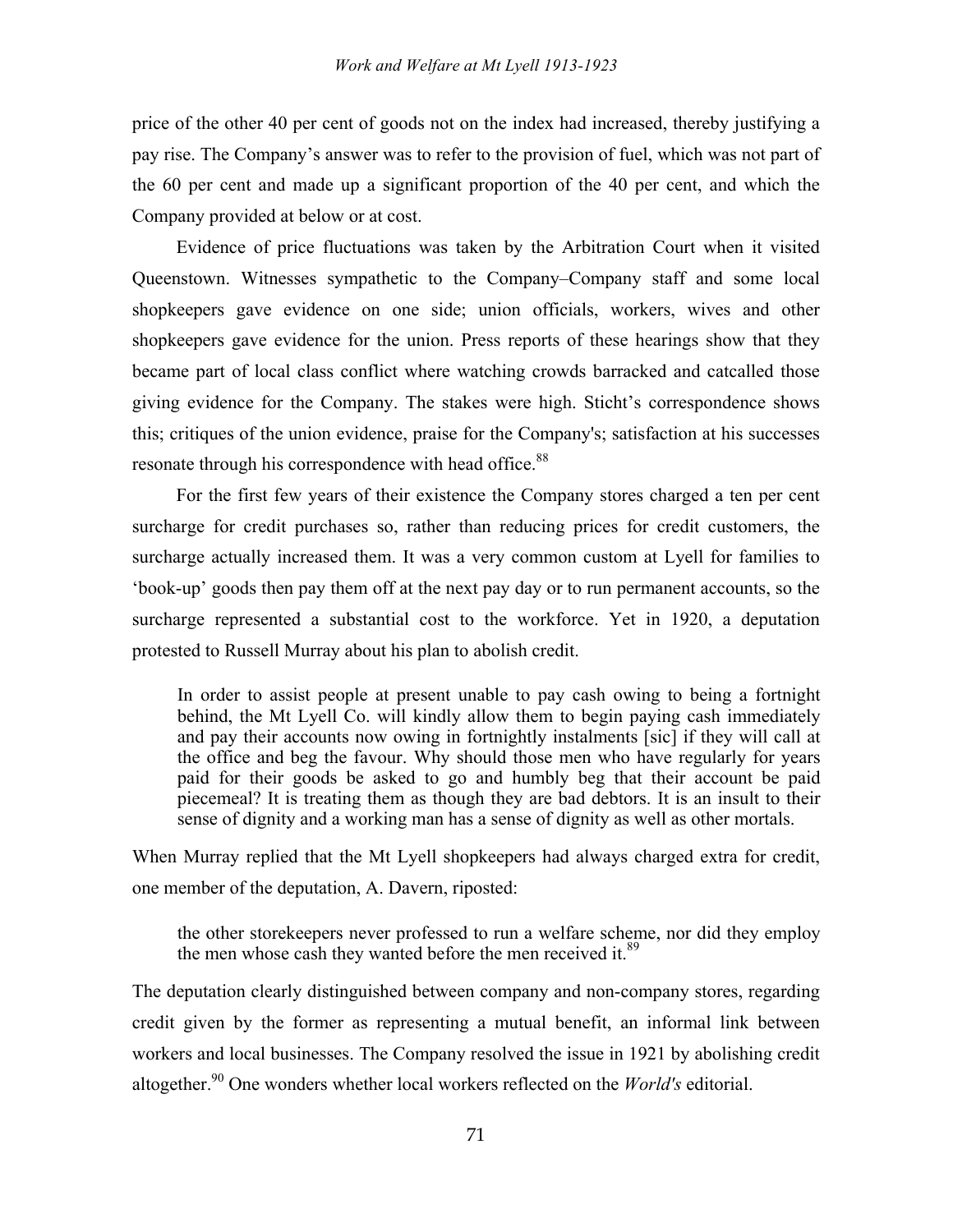How did considerations of gender inform the Company's welfare programme in the three areas already discussed? In the first place management ignored all the suggestions of its staff for alleviating women's discontents, except in one instance. Only one person responded to the Company's questionnaires by suggesting that it establish or subsidize women's clubs.<sup>91</sup> The initiative to establish a branch of the Young Women's Christian Association in Queenstown came from Queenstown women. Sticht was initially ambivalent about the proposal which asked for Company support, remarking that women were less important to the Company's aims than men. For management, helping men's clubs was paramount because they were one of the prime sites at which its version of the model male industrial citizen might be made. Yet he relented, agreeing that help would be 'gracious'.<sup>92</sup> The branch was opened with much fanfare in  $1920^{93}$ 

The other prime site was the home. The Company obviously regarded wives and families as a stabilizing influence on husbands, fathers and sons, making them less likely to leave the district and less likely to cause the Company trouble. The married worker was ipso facto more desirable than the single man because it thought single men were more mobile, militant and therefore less susceptible to discipline. Nevertheless the Company regarded the married worker's family as his dependents. The houses the Company made available were predicated on this notion. The Company did not ask women how they wanted their houses designed. At first it bought existing 'cottages' and renovated them, but it built its houses to its own specifications. They were in all cases based on the Company's vision of what a miner's house should look like. The houses it built in 1914 were terraced, square, drab and cheap; a kitchen, living room and two bedrooms (no bathroom or laundry), and two verandahs presumably to permit conversion to sleepouts. The Company knew that mining families boarded male relatives or strangers, a practice that in effect saved it spending money on accommodation for single men. The design implied common living spaces; a living room, for instance, used for bathing, a kitchen used for washing. Laundries, bathrooms, storerooms were built into designs only from 1917.<sup>94</sup>

The sale of commodities clearly had gender implications too. The language of 'workingmen's dignity', used by the deputation to Murray regarding the credit surcharge, is particularly revealing of the men's sense of themselves. The implication in the language used is that men were not only workers for the Company but its customers as well. It was men who paid the bills, and the abolition of credit was a slight on them as working men.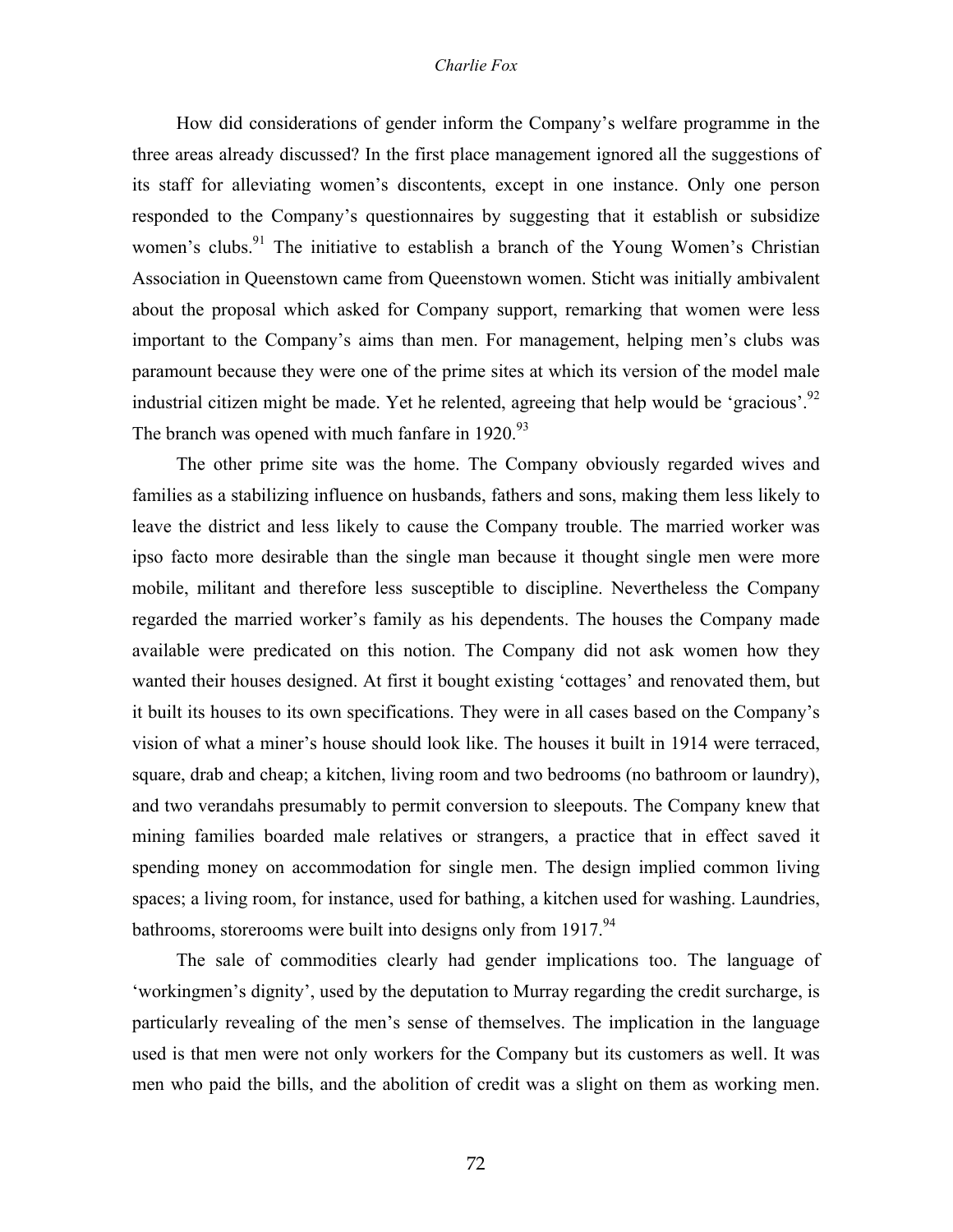Thus their identity, even over a domestic issue like shopping, was still couched in terms of work. What this seems to contradict was the common practice in which miners handed their wages to their wives and got spending money back. It was wives and children who did the shopping, not men.<sup>95</sup>

There is a substantial historiography now on the relationship between gendered identity and work which shows how manliness was imbricated with manual work (and how much more so when work involved 'taking on' the earth itself).<sup>96</sup> Mike Donaldson suggests that the patterns of authority at work stripped masculinity away from men in the work place, making it necessary in the minds of the men for it to be re-established at home.<sup>97</sup> Andrew Metcalf has argued that coal miners in New South Wales northern coalfields act out social class through two distinct masculinities; larrikinism and respectability, the latter asserted through the claims to dignity demanded of workers by the bourgeoisie itself.<sup>98</sup> The language of the deputation to Murray suggests that Metcalf is correct in the second half of his argument. The Company's interest in single men suggested he might be right in the other.

As might be expected the Company used a different kind of division in its discussions of its workers. It did not want larrikins, single men inclined to wildcat strikes or hooliganism in the streets of Linda or Queenstown. It did want respectable, hard-working and loyal workers, good industrial citizens at work, around town *and* at home. But trade unionists were unrespectable, subversive, disloyal and gullible in their willingness to follow their leaders, and their leaders' politics. Sticht and Murray sometimes described Australian workers as a whole this way.<sup>99</sup> For Sticht, perhaps, this was due to his unfamiliarity or discomfort with Australian mores; nevertheless he did save his particular contempt for unionists. To management the Company's welfare programme was organised to help workers see through working-class dogma, for an adult appreciation of their virtuous employer.

A second implication of the Company's policies and the workers responses illustrates how fluid the division between home and work was. Despite the interest of some of the Mt Lyell staff in the problem of women and Sticht's own recognition after the war that women demanded some consideration, the Company did very little for them. Clearly women were supposed to experience welfare as dependents not of the Company but of their husbands and fathers. The Company's language was predicated on a strict separation between work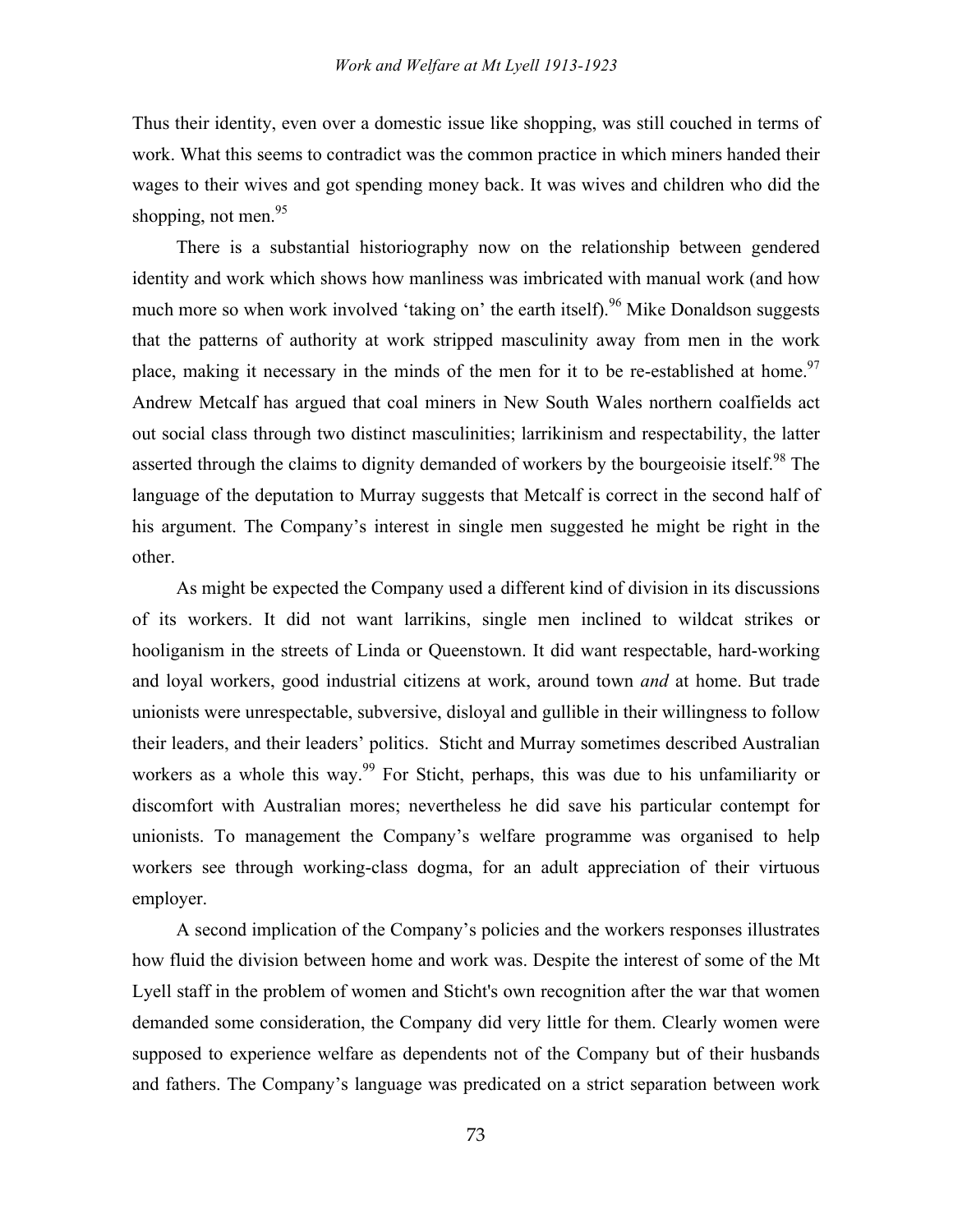and home; the objects of welfarism were workers as workers. Yet explicitly the Company wanted to intervene massively in the private space of its workers. In two of the instances we have seen, the clubs and the sale of commodities, male workers responded as masters of their own private space. They did so, however, in ways which recognised that self interest allowed the Company's authority to invade that space and in ways which recognised that a bridge had been set up to cross the public-private divide. But the bridge went only so far.

# **Conclusion**

The preceding account draws three main conclusions. Seeing how welfarism became part of the industrial relations between boss and workers is necessary to understanding its totality. Secondly, Mt Lyell's welfare policies represented a welfare *movement* only after World War I. Although they were originally a reaction against Stichtian authoritarianism, ultimately they came to be based on the ideology of class consensus, albeit with certain very practical outcomes in mind. Thirdly, they did not represent welfare capitalism, rather they were but one strategy in managements endless search for control. The difference between Mt Lyell's welfarism and its other workplace strategies was that welfare shifted the search for control into the workers' homes and hearts. Thus welfarism represented a very substantial intervention in the private lives of workers and their families. Having said that, it is clear that welfarism implies a more complex link between private and public spheres than historians once argued, not just because of this intervention but also because workers responded in ways which assumed the porous nature of that division.

Important though welfarism was at Mt Lyell it did not solve the Company's post-war problems. Changes to the labour process did that. Mt Lyell had made Robert Sticht famous. He had developed his pyritic smelting process in the early days of the Company, using the Mt Lyell open cut ore with its heavy iron and sulphur content to smelt the copper ore. In 1921 Russell Murray, in the face of the fall in copper prices, had begin a process of reorganisation and retrenchment but in 1922 he abandoned Sticht's pyritic process for flotation. He no longer needed the ore from the Mt Lyell mine, he was able to reduce the output from the North Lyell mine to one shift and smelt it in just one blast furnace.<sup>100</sup> He sacked a quarter of his workforce who, with no other work available left Mt Lyell in the hundreds. In consequence, Queenstown's population fell by half in one estimate.<sup>101</sup> The Company did continue its welfare programme, albeit on a drastically reduced scale in line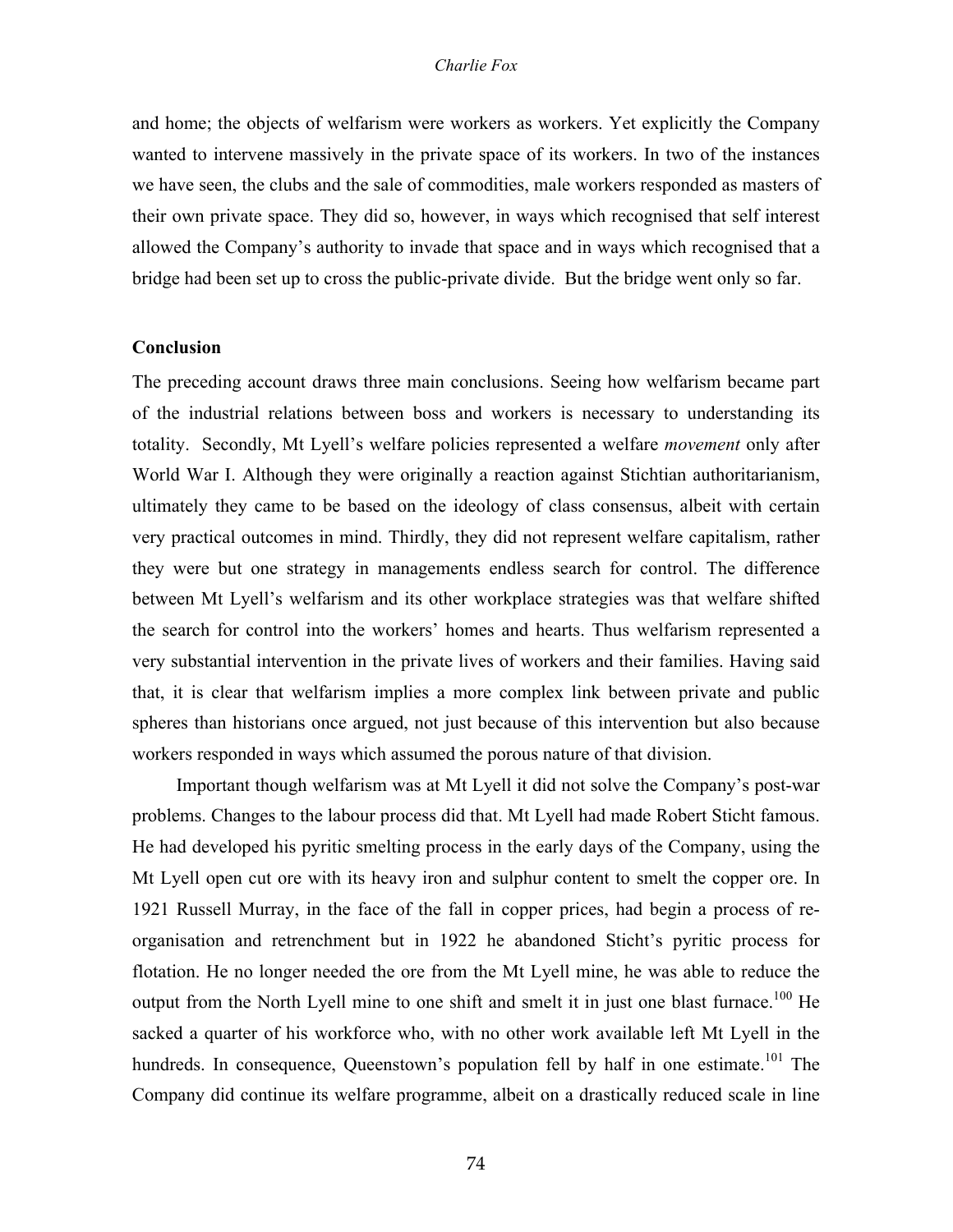with the greatly reduced size of its workforce. So welfare offered workers and their families precious little protection when the company undertook reforms to the labour process. At Mt Lyell then, welfare can only be conceptualised as one part of management strategy. The Company could never be defined with the label welfarism, yet even when its post-war problems were apparently solved, the Company maintained its welfare programmes. Welfarism had become a permanent part of the Mt Lyell industrial scenery.

# **Endnotes**

-

<sup>8</sup> G. Reekie, ' "Humanising Industry". Paternalism, Welfarism and Labour Control in Sydney's Big Stores, 1890-1940,' Labour History, no. 53, November 1987.<br><sup>9</sup> G. Patmore, *Australian Labour History*, Longman Cheshire, Melbourne, 1981, Ch. 6.<br><sup>10</sup> C. Wright, *The Management of Labour: A History of Australian Employers*, Oxfor

Melbourne, 1995, pp. 21-24 and pp. 214-219.<br><sup>11</sup> E. Eklund, ' "Intelligently Directed Welfare Work'? Labour Management Strategies in Local Context: Port

Pirie, 1915-1929', *Labour History,* no. 76, May 1999. See also his 'Managers, Workers and Industrial Welfare: management strategies at ER&S and the Sulphide Corporation, 1895-1929', *Australian Economic*

<sup>12</sup> R. Barton, 'Co-operation and Labour Management at Electrolytic Zinc and Cadbury Fry Pascal between 1918 and 1939,' M.A. thesis, University of Tasmania, 1989, passim.

<sup>13</sup> B. Kennedy, *Silver, Sin and Sixpenny Ale. A Social History of Broken Hill, 1883-1921*, Melbourne University Press, Melbourne, 1978, pp. 145-9, 161.

<sup>14</sup> F. Maulden, 'Co-operation and Welfare in Industry', in D. Copland (ed.), *An Economic Survey of Australia*,

The Annals of the American Academy of Political and Social Sciences, November, 1931, *passim*.<br><sup>15</sup> Robert Sticht to Secretary 24 February 1921, in General Manager's Correspondence [hereafter GMsC]<br>5/1/19/91, Melbourne Uni

<sup>&</sup>lt;sup>1</sup> G. Blainey, *The Peaks of Lyell*, Melbourne University Press, Melbourne, 1967, pp. 233-6.<br><sup>2</sup> See for instance S. Brandes, *America's Welfare Capitalism 1880-1940*, Chicago University Press, Chicago, 1976. D. Brody, 'The Rise and Decline of Welfare Capitalism', in J. Braeman, R. Bremner & D. Brody, (eds), *Change and Continuity in Twentieth Century America. The 1920s,* Ohio State University Press, Columbus,

<sup>1968.</sup> <sup>3</sup> R. Edwards, *Contested Terrain. The Transformation of the Workplace in the Twentieth Century*, Basic Books, New York, 1979, p. 90, but see generally pp. 90-97. <sup>4</sup> D. Gordon, R. Edwards, M. Reich. *Segmented Work, Divided Workers: the Historical Transformation of*

Labor in the United States, Cambridge University Press, New York, 1982, p. 141.<br><sup>5</sup> S. Jacoby, *Employing Bureaucracy*. *Managers, Unions, and the Transformation of Work in American* 

*Industry, 1900-1945.* Columbia University Press, New York, 1985, Ch. 2.<br>
<sup>6</sup> A. Fox, *Man Mismanagement*, Hutchinson, London, 1985, p. 78.<br>
<sup>7</sup> R. Hay, '"For the benefit of the company". The Development of Employers' Wel

<sup>&</sup>lt;sup>16</sup> Patmore, *Australian Labour History*, p. 136.<br><sup>17</sup> The best known example of this is when the Company sacked the Australian Labor Party member of the

Tasmanian House of Assembly, J.J. Long. Blainey, Peaks of Lyell, pp. 202-203.<br><sup>18</sup> C. Fox and M. Lake, *Australians at Work Commentaries and Sources*, McPhee Gribble-Penguin, Melbourne, 1990, pp. 108-9.

<sup>&</sup>lt;sup>19</sup> Wright, *Management of Labour*, p. 5.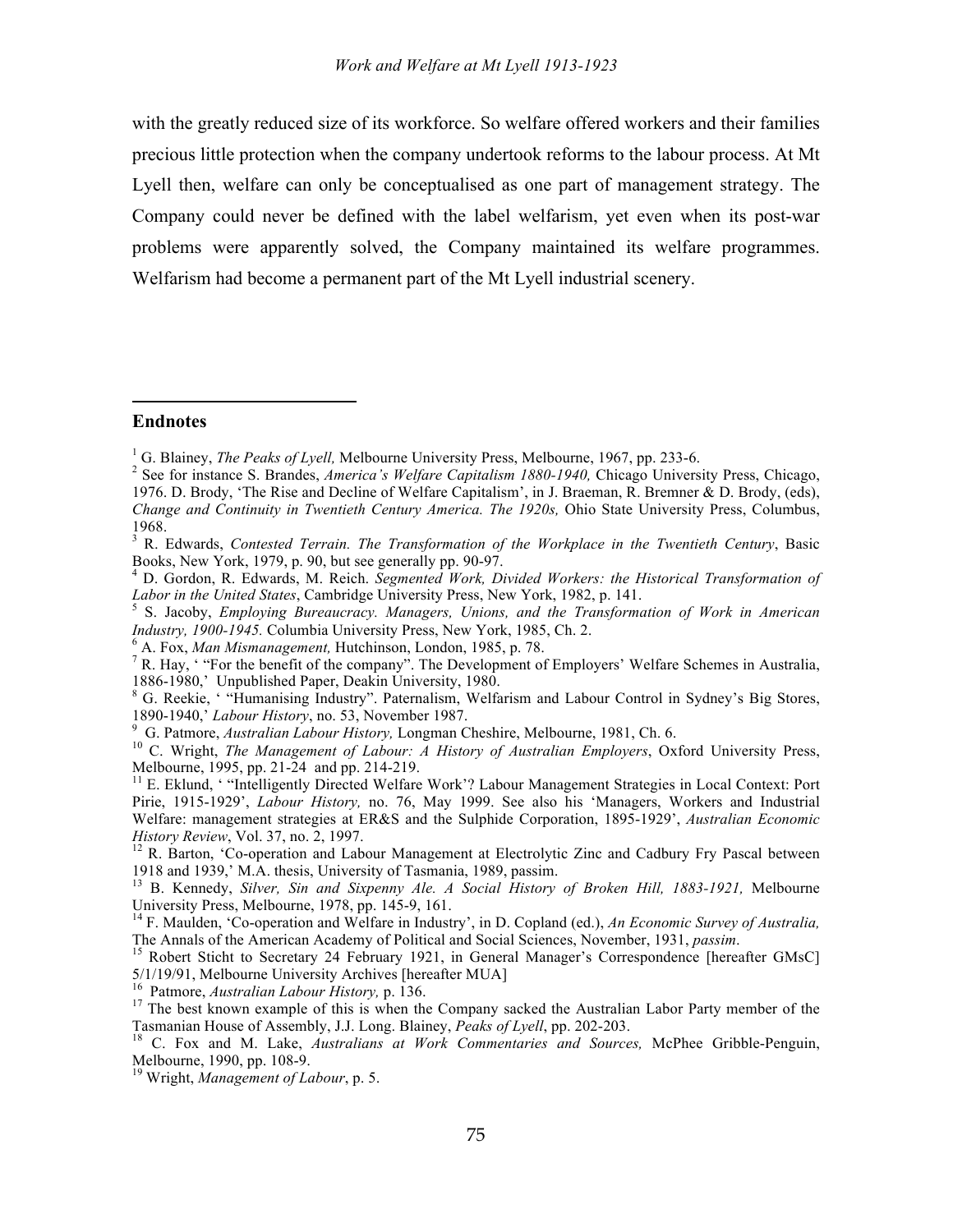Queenstown, of 789 women on the roll, 701 gave their occupation as domestic duties. The next biggest categories were dressmaker 15, nurse 12, school teacher 14, and shop assistant 9. Only a small proportion of the 701 were doing domestic work in paid employment. According to the 1911 census, only 63 females were engaged in domestic service and attendance. In Gormanston, of 150 women, 143 gave their occupation as domestic duties. In Linda, of 104, 98 gave their occupation as domestic duties. In the Gormanston local government area (which included Linda), only 29 women were recorded as domestic servants. Queenstown was plainly a much more diverse community. See Census of the Commonwealth of Australia 1911, Vol. 3,

'Occupations', pp. 1804, 1806. <sup>25</sup> See for instance Sticht's recognition that each Mt Lyell household occupied by <sup>a</sup> married man contained *two* miners. Robert Sticht to Secretary, 12 December 1919, in GMsC 5/1/15, MUA. See also E.J. Wedd, *Linda. Ghost Town of Mt Lyell,* Mercury Walsh, Moonah, 1987, pp. 3 and 10, in which Wedd describes the washing his mother did for pay 'to make ends meet' (Wedd's father was a miner) and how, when his brother got work and gave his wages to his mother, she reduced the washing to just a 'few of her special customers'. Generally on the informal economy see J. Matthews, *Good and Mad Women: the Historical Construction of Femininity in Twentieth Century Australia*, Allen and Unwin, Sydney, 1984.<br><sup>26</sup> Barton, pp. 12-16. For a fuller account of Tasmanian labour politics see H. Reynolds, 'The Island Colony:

Tasmanian Society and Politics 1800-1900', M.A. thesis, University of Tasmania, 1904, and W.A. Townsley,

Tasmania. From Colony to Statehood, 1803-1945, St David's Park Publishing, Hobart, 1991, Books 3 and 4.<br><sup>27</sup> In addition to the Australia Workers' Union they were the Federated Engine Drivers and Firemans Association, the Amalgamated Society of Engineers, the Federated Electrical Trades Union, and unions representing carpenters, bricklayers and painters. Robert Sticht To Secretary, 19 March 1921 in GMsC, 5/1/91, MUA.<br><sup>28</sup> Zeehan and Dundas Herald, 19 April 1914.<br><sup>29</sup> Acting General Manager to Secretary, 12 April 1938, in GMsC, Vol. 209, MUA.<br><sup>30</sup> R. Murray to Secretary, 3 May, 1940, in GMsC, Vol. 223, MUA.<br><sup>31</sup> Wild Cat M

University).<br><sup>32</sup> Blainey, *Peaks of Lyell*, Ch. 22.<br><sup>33</sup> *Ibid.*, p. 229.<br><sup>34</sup> Secretary to General Manager, 11 Feb 1913, in Mt Lyell Mining and Railway Company Limited collection at NS 726/5, Tasmanian Archives [herafter TAS.Arc]. This collection has been at the Archives for many years. In 1995 when the mine changed hands all existing records at the Queenstown offices were given to the Archives. They were, at March 1996, only part catalogued.

<sup>35</sup> G. Mussen, *The Humanising of Commerce and Industry*, G. Hassell and Son, Adelaide, 1919.<br><sup>36</sup> Reekie. 'Humanising History', p. 4.

<sup>37</sup>See the various responses to the questionaire Sticht to Secretary, 21 March 1913. E.C. Driffield, Superintending Engineer Railways to General Manager, 2 April 1913, G. Wright, Chief Mechanical Engineer to General Manager, 27 March 1913, R. Murray, Engineer in Charge Mines Department to General Manager, 3 April 1913, H.J. Clarke, Engineer for Supplies to General Manager (no date), C. Witham, 'Conditions of life and work at Mt Lyell', April 1913 and A.A. Winch to General Manager, 24 April 1913, in Mt. Lyell

 $38$  See for instance Robert Sticht to Secretary, 14 January 1916, in General Manager's Correspondence,  $5/1/8$ , Mt Lyell Mining and Railway Company Collection, MUA. This collection was given to this archives in the

 $^{39}$  Robert Sticht to Secretary 21 March 1913, in Mt Lyell Collection, NS 726/5. TAS.Arc.<br><sup>40</sup> Robert Sticht to Secretary, 5 May, 8 July 1913, Basil Sawyer to Secretary, 21 October 1913, in GMsC 5/1/4, MUA. See also Basil Sawyer to Secretary 20 February 1914, 26 June 1914 in GMsC 5/1/5, MUA. See also *Zeehan and Dundas Herald*, 29 April 1914.

 $20$  For an overview of the contract system see R. Murray to R. Sticht, 22 October 1909 in GMsC January 1908 to June 1909, MUA.

<sup>&</sup>lt;sup>21</sup> Murray set out the changes in a letter to the Company Secretary, 3 March 1922, in GMsC  $5/1/21/98$  MUA. See also Zeehan and Dundas Herald, 31 March 1922.<br><sup>22</sup> Blainey, *Peaks of Lyell*, passim.<br><sup>23</sup> Ibid., p.185.<br><sup>24</sup> Electoral Roll for Census Division of Darwin. Sub-divisions of Queenstown and Gormanston. In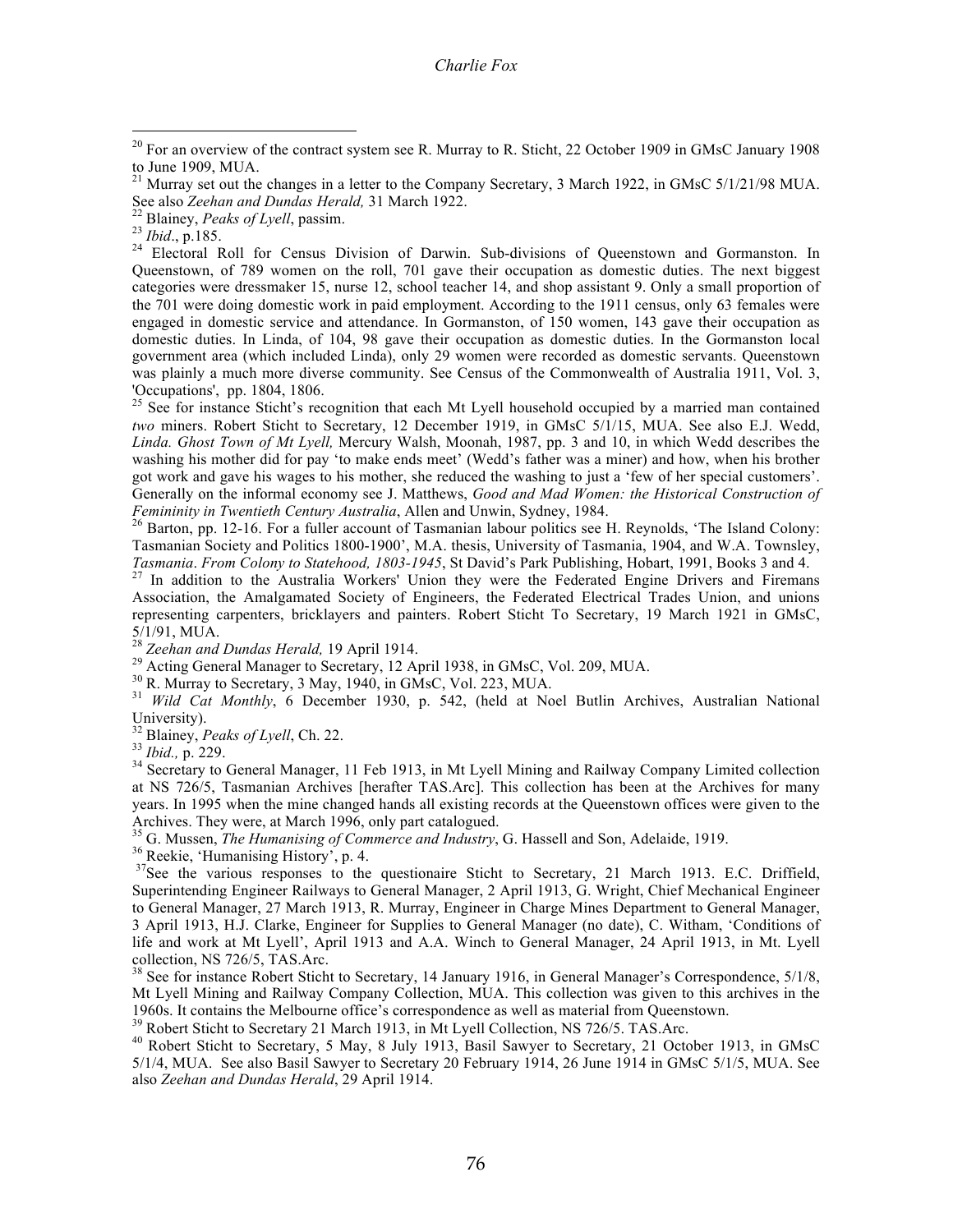MUA, regarding a subsidy for a workers club in Queenstown. *Zeehan and Dundas Herald*, 14 February 1917, for the support given to the already existing Linda Pastimes Club. Re the RSSILA, see Robert Sticht to Secretary, 23 September 1919, GMsC 5/1/15, MUA. Secretary, 23 September 1919, GMsC 5/1/15, MUA.<br>
<sup>64</sup> R. Sticht to Secretary, 28 April 1919, in GMsC, 5/1/15, MUA.<br>
<sup>65</sup> R. Sticht to Secretary, 28 April 1919, in GMsC, 5/1/17, MUA.<br>
<sup>67</sup> *Boshan and Dundas Herald*, 8 and

Sticht to Secretary 12 September 1916, GMsC 5/1/8. Sticht to Secretary 30 January 1917, GMsC 5/1/11. Sticht to Secretary 26 February 1918, 1 March 1918, 29 March 1918, GMsC, 5/1/13, MUA. See also *Zeehan*

<sup>&</sup>lt;sup>42</sup> Zeehan and Dundas Herald, 17 March 1919 Sticht to Secretary, 31 January 1919, GMsC, 5/1/17, MUA. For instance, the stores charged eleven pence per pound for sirloin instead of the thirteen pence other butchers charged, and eight pence instead of ten pence per pound for sausages.

<sup>&</sup>lt;sup>43</sup> Sticht to Secretary 10 January 1919,  $\hat{4}$  February 1919 and 4 April 1919, GMsC 5/1/15, MUA.<br><sup>44</sup> See Sticht's general survey. Sticht to Secretary, 3 December 1920. 'Welfare Work', General Manager's

Correspondence, 5/1/17, MUA. <sup>45</sup> C. Wright, 'The formative years of management control at the Newcastle steelworks, 1913-1924', *Labour History*, no. 55, November 1998. R. Hartley, 'Bewick Moreing in Western Australian Gold Mining, 1897-1904: Management Policies and Goldfields Responses', *Labour History*, no. 65, November 1993.

<sup>&</sup>lt;sup>46</sup> C. Wright, 'The formative years of management', *passim*.<br><sup>47</sup> Driffield to General Manager, 2 April 1913.<br><sup>48</sup> Sticht to Secretary, 21 March 1913.<br><sup>49</sup> C. Witham, 'Conditions of life and work at Mt Lyell', April 191

TAS.Arc. <sup>50</sup> Secretary to General Manager, <sup>12</sup> March 1919. GMsC, Mt Lyell Collection 5/1/15. MUA. See the 'Key to Synopsis of Welfare Reports', R. Sticht to Secretary, 14 May 1919, GMsC, Mt Lyell Collection, 5/1/15, MUA.<br><sup>51</sup> The replies are summarised according to each individuals response and can be found with the Key to

Synopsis of Welfare Reports. Categorising the responses according to occupation would be interesting but beyond the scope of this article.<br><sup>52</sup> See response no.1 in 'Synopsis of Welfare Reports', in Robert Sticht to Secretary, 14 May 1919, GMsC,

 $5/1/15$  MUA.<br>
<sup>53</sup> See response no. 17 in *Ibid.*<br>
<sup>54</sup> See response no. 18 in *Ibid.*<br>
<sup>55</sup> See response no. 24, in *Ibid.*<br>
<sup>56</sup> See responses nos 16 and 23 in *Ibid.*<br>
<sup>57</sup> *Ibid.*<br>
<sup>58</sup> K. Reiger, *The Disenchantment* Gribble/Penguin, Melbourne, 1994, p. 218.<br><sup>60</sup> Wedd, *Linda. Ghost Town*, p. 52.<br><sup>61</sup> Robert Sticht to Secretary, 3 December 1920, in Letter Book, 'Welfare Work'.<br><sup>62</sup> E.C. Driffield to General Manager, 2 April 1913, in Mt

<sup>5/1/19,</sup> MUA.